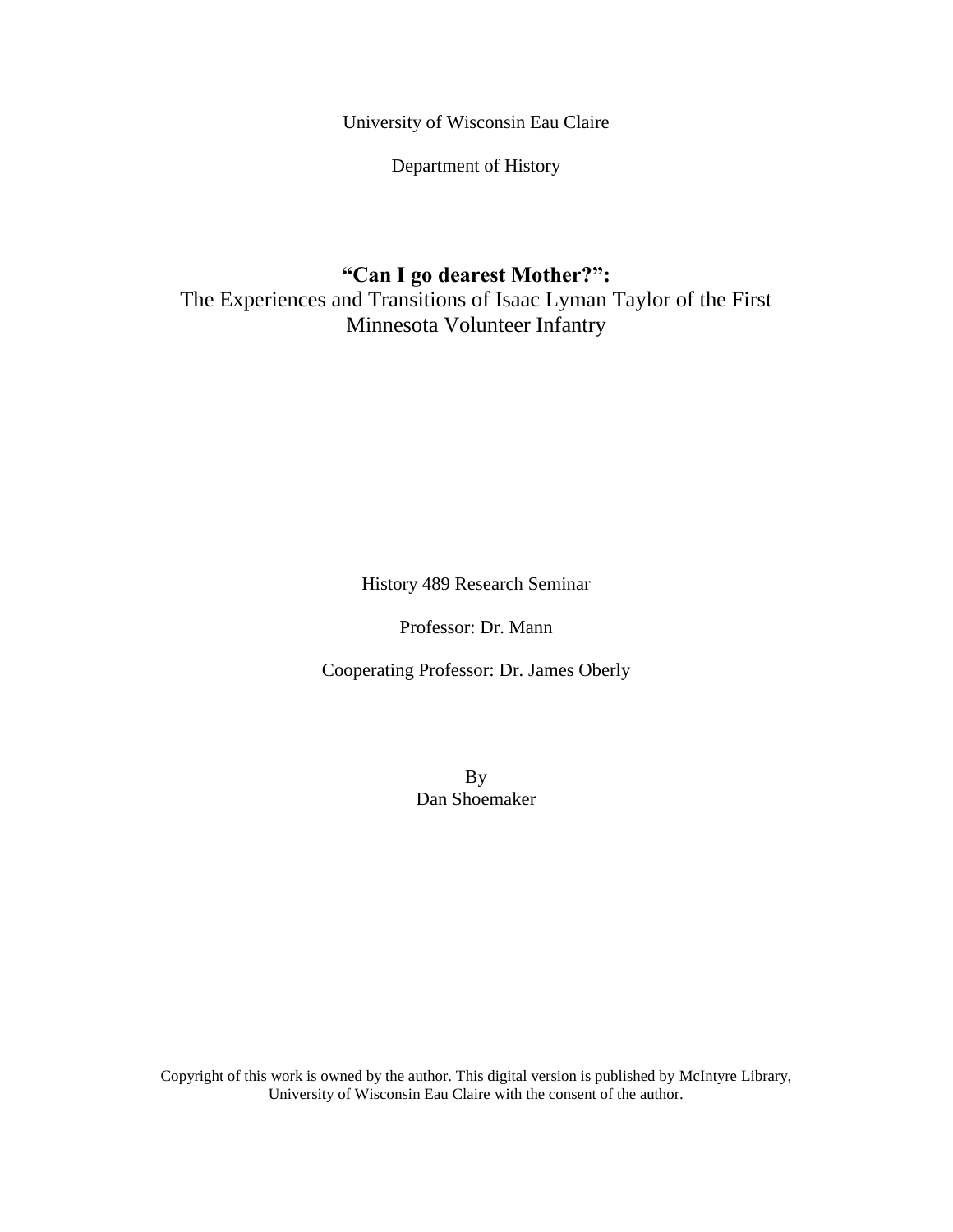# **Abstract**

The purpose of this paper is to look at the transition from civilian to soldier as well as explore the wartime experience of Isaac Lyman Taylor, an enlisted man of the First Minnesota Volunteer Infantry regiment. Additionally the paper will put his personal experience into a broader context of the American Civil War as a whole.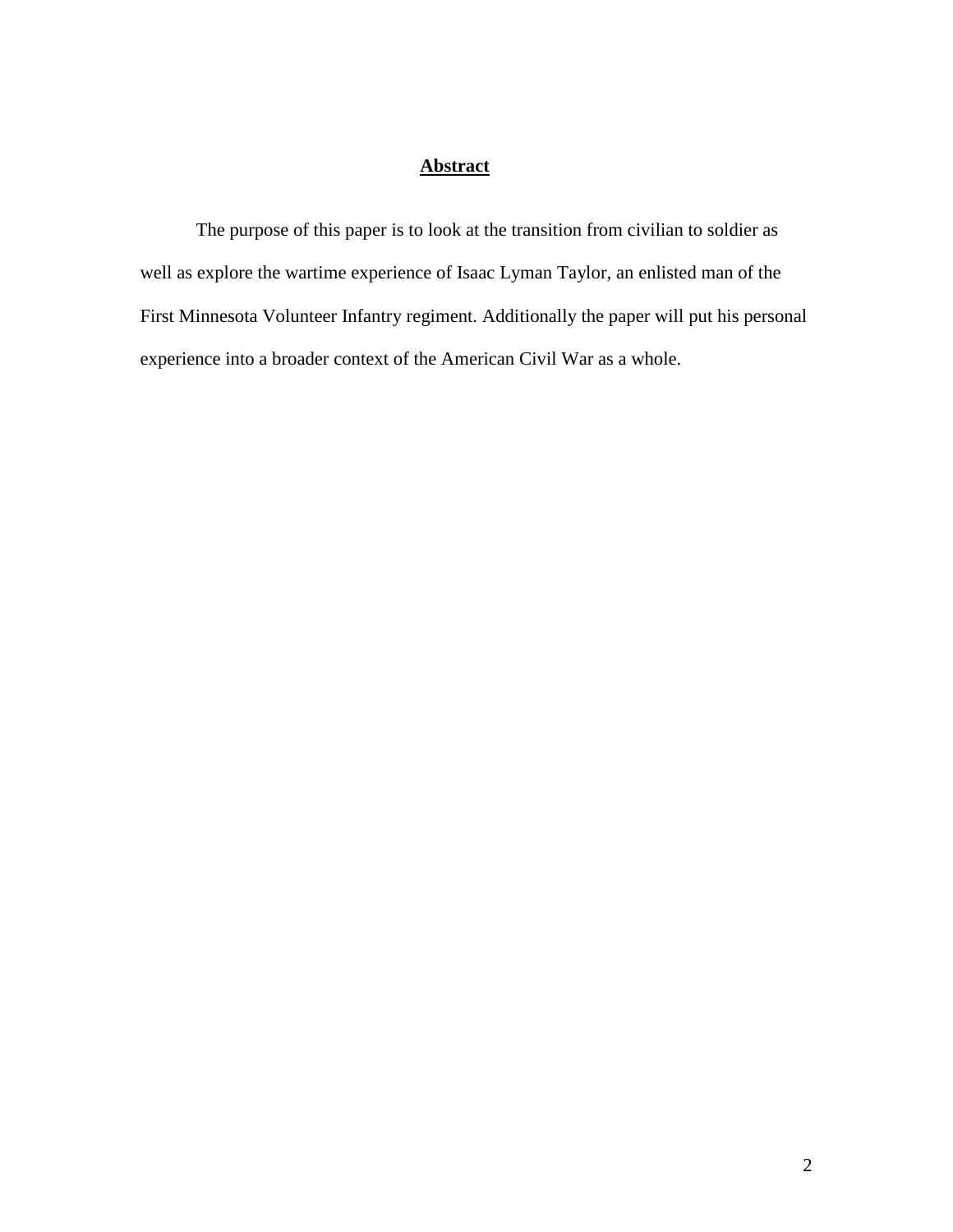# **Index**

| The Man and The       |  |
|-----------------------|--|
|                       |  |
| <b>The Peninsular</b> |  |
|                       |  |
|                       |  |
|                       |  |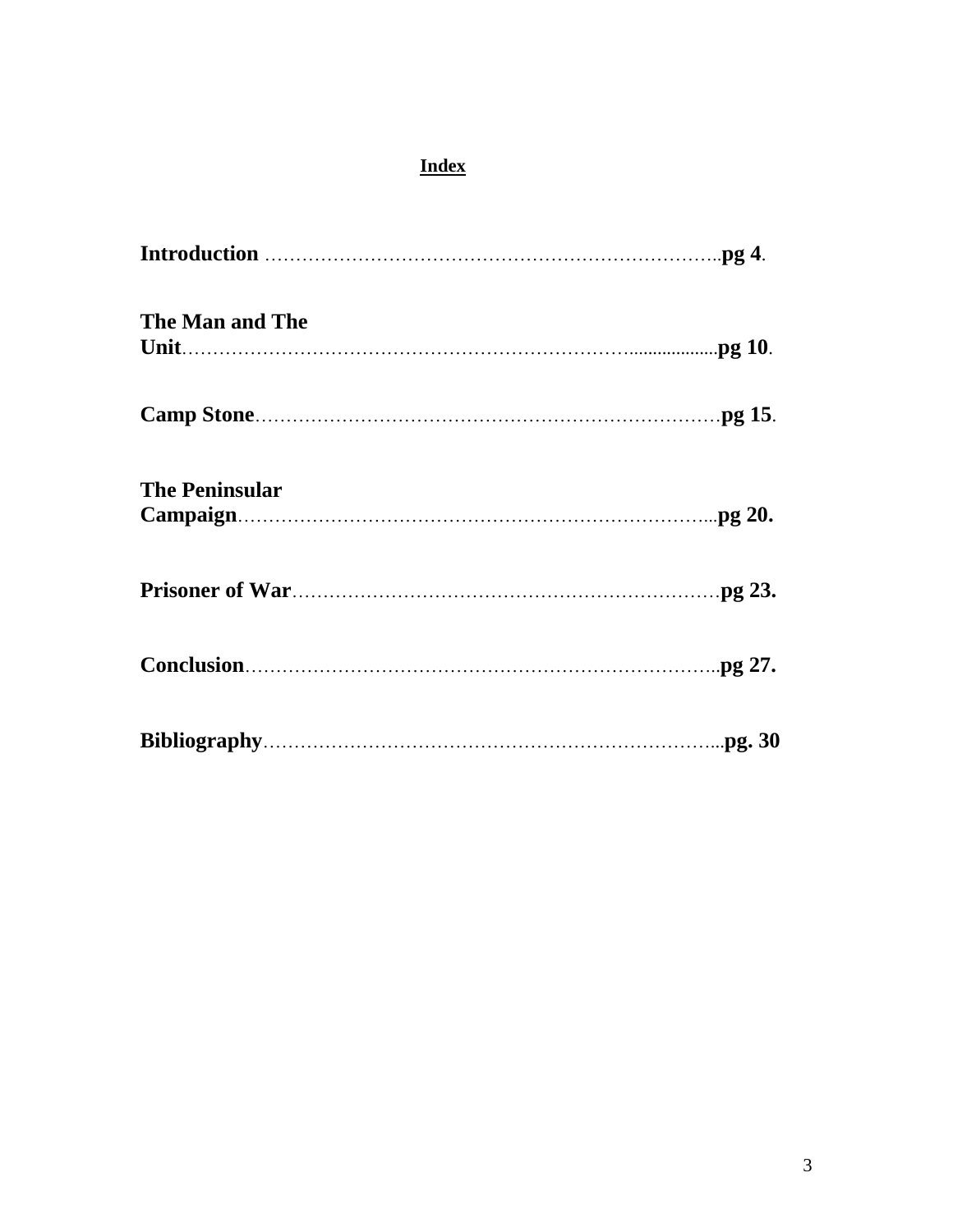#### **Introduction and Historiography**

There is a folk legend that exists in Minnesota History; when president Lincoln addressed the United Stated congress and requested troops to fight for the American cause, Governor Ramsey of Minnesota immediately sent a message to the White house and promised the first 1,000 troops from Minnesota to the union cause. While many versions of this story exist, it is a perfect example of the strong patriotism that existed in Minnesota at that time. Minnesota was still a young state at the outbreak of the war, only about a decade into statehood and growing. Living on the western frontier has made the average Minnesotan a hardy and resourceful individual. Many were farmers, lumberjacks, trappers, and tradesmen eager to start and build something new. A great combining and any number of reasons can be attributed as to why the  $1<sup>st</sup>$  Minnesota Volunteer infantry was a fine fighting unit, to say one was the ultimate cause would fail to bring justice many of the other causes.

The first purpose of this paper is to explore the transition of a mid-western civilian man into a soldier. We will explore three areas specifically, his experience of soldier life at Camp Stone at Edward's Ferry, his experience in battle, and finally his experience as a prisoner of war. The second purpose, by way of the first, is to conduct a historical biography, to help retell his story in order to better understand the American Civil War and what it meant to the individual who fought it. It is not the purpose of this paper to prove that in some way the  $1<sup>st</sup>$  Minnesota was "the best" there was, or that it single-handedly saved the union cause. It was the collective effort of thousands of individuals that did their part that can be credited to union victory in the end. Isaac Lyman Taylor was neither famous or a hero in the conventional sense. What made him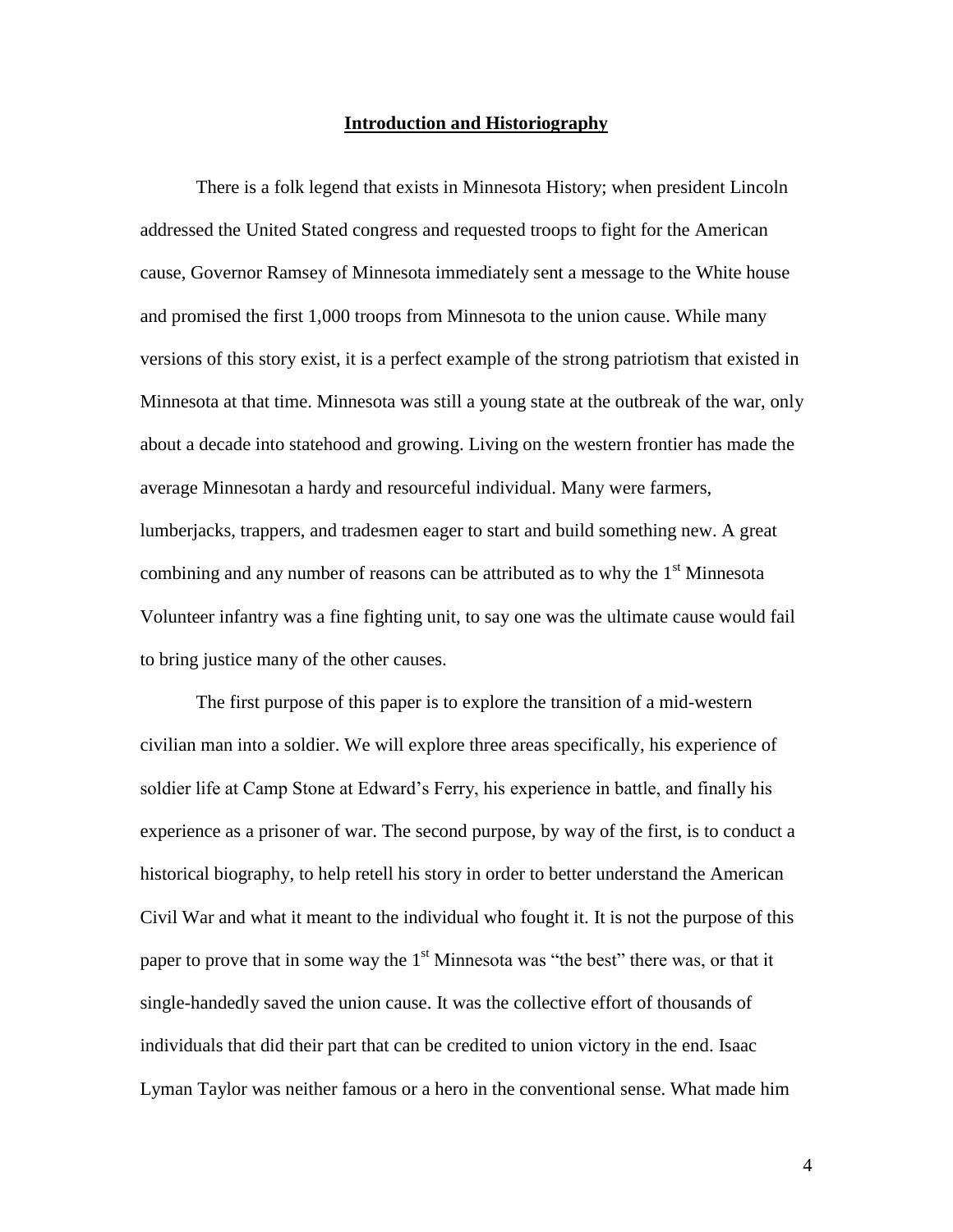special was both his rank and position in the union army and his educational background. Isaac Taylor was an educated man, a rarity for men his age in that point of time. As a result, he left behind a record of his military experience in diary and letter form, the former being the primary source of this paper. Many personal accounts that can be found on the American Civil War belonged to the educated elite, more often than not among the military officers.

Isaac Taylor was a school teacher in 1861 who enlisted in the  $1<sup>st</sup>$  Minnesota Volunteer infantry at the outbreak of the American Civil War. Using a number of different resources including diaries, letters, secondary Biographies, and scholarly works on the history of the 1<sup>st</sup> Minnesota. This paper will be able to follow Isaac's trek across the eastern theater. The main characters surrounding this project will naturally be Isaac Taylor and his brother Patrick Henry Taylor who enlisted in the  $1<sup>st</sup>$  Minnesota shortly before Isaac did. Both had left extensive materials as diaries and letters.

Isaac Taylor was an educated man for that time and worked as a school teacher in Illinois. Higher education in the Midwest was more of a rarity than it is today, and both brothers had a higher education and were teachers. Henry Taylor was a teacher in Morrison County, Minnesota. At the outbreak of the war, Henry Taylor enlisted in Company E of the  $1<sup>st</sup>$ , displaying great excitement and patriotism. Inspired by his brother, Isaac traveled west and enlisted in the  $1<sup>st</sup>$  along with his brother, eventually being lucky enough to be assigned into the same company as his brother. Throughout the war, Isaac, along with his brother, participated in some of the most bloody and significant battles in the Civil War. A few examples are: Bull Run, Antietam, Fredericksburg, Chancellorsville, a number of smaller skirmishes, and finally at Gettysburg where the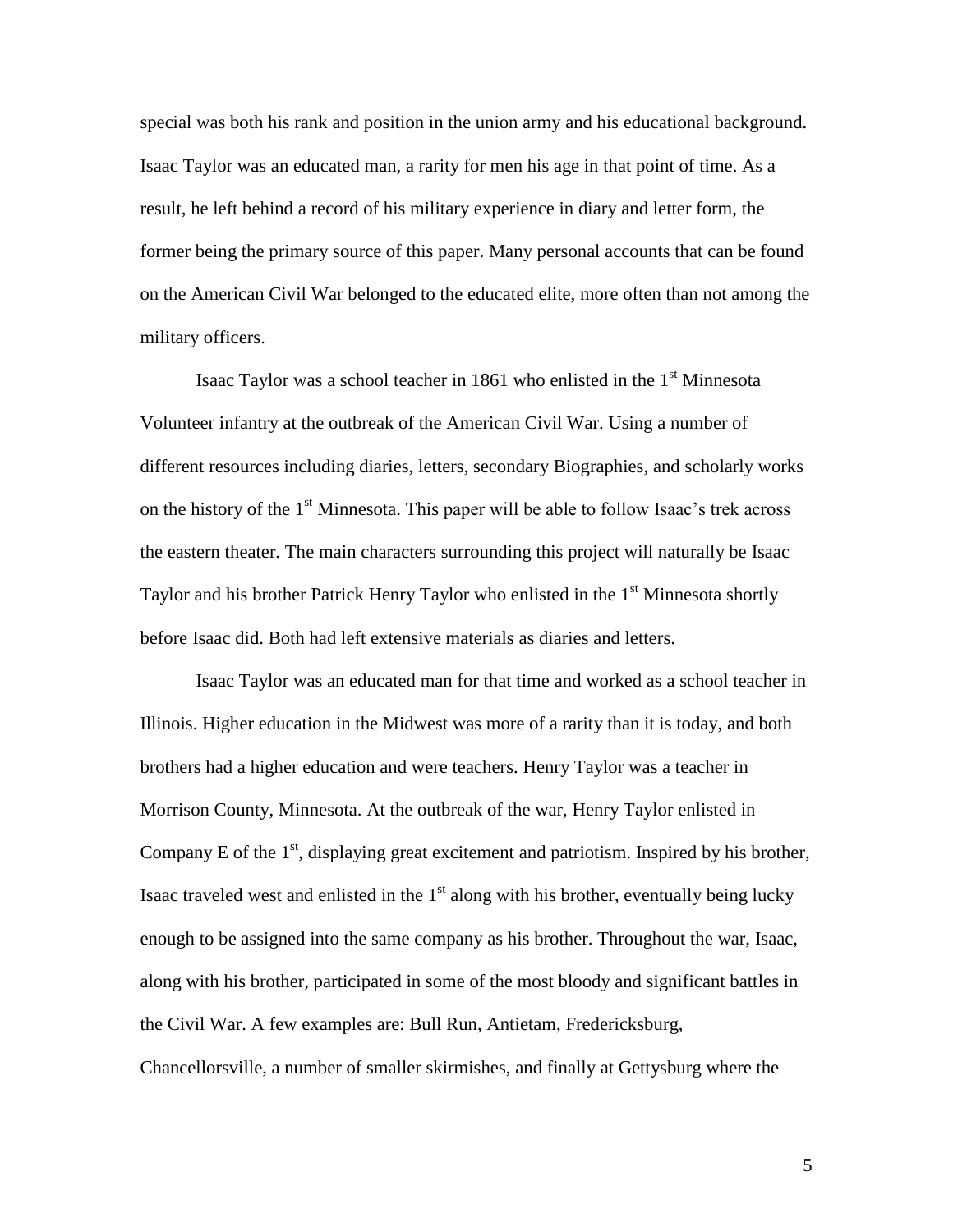First Minnesota faced its most crucial hour. The experiences of both brothers were well documented in the brother's diaries until July  $2<sup>nd</sup>$ , 1863 where Isaac was killed on the second day of the battle of Gettysburg. Henry survived the war and went on to leave documents that describe his look at the aftermath of the war.

Part of the purpose of this research is to examine the war experience of a regular enlisted man, and not an officer or N.C.O. Regular enlisted men often did not have the same education of life opportunities as the officers did, so deep reflections and diaries are a rarity among the core of the troops. Officers and N.C.O.'s (non-commissioned officers) tended to be of a more educated stock, coming from politicians, businessmen, and even some college professors like Colonel Chamberlain of the  $20<sup>th</sup>$  Maine. Isaac Taylor, along with his brother, was exceptional as being both educated men and enlisted men. While it cannot be said that it is the case throughout the civil war that all enlisted men had no education, and that the Taylor brothers were the only ones, but it was a little less common.

1<sup>st</sup> Minnesota history is not a new thing in the History field, in fact several books have been written concerning its war endeavors ranging from collective experiences, memoirs written by ex-soldiers, and historical reports. The documents written and left behind by the Taylor brothers were used in many works and articles, however nothing seems to have been done that specifically describes their war experiences. Richard Moe, author of the Last Full Measure: Life and Death of the First Minnesota Volunteers, was one of the few that I have found that extensively went into the war experiences of the two brothers. Even so, Moe only used parts of their experiences to express a greater whole of the 1<sup>st</sup> Minnesota History.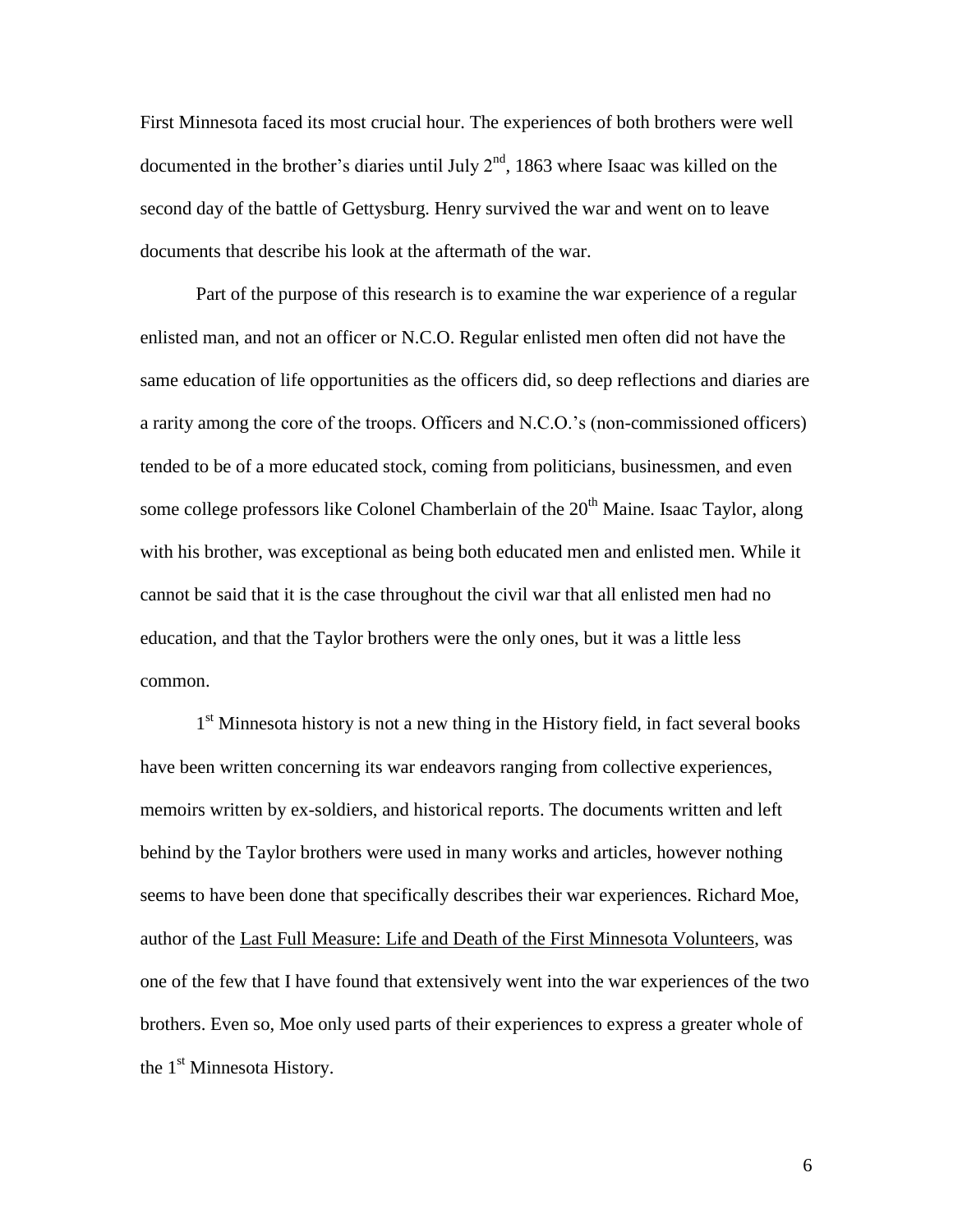Specifically, the paper focuses on the diary left behind by Isaac Taylor. A published copy of the diary is currently housed in the archives of the Minnesota Historical Society, along with several other documents including letters written to his sister Alma, with the original diary housed in the Morrison County Historical Society. Another work that could help out with my research would be the diary of Henry Taylor, unfortunately this diary is housed in the Missouri Historical Society and may be a lot more difficult acquire without extensive travel. However, for this paper, the Isaac Taylor diary should suffice for now. Official records and papers for the  $1<sup>st</sup>$  are also housed in the MHS archives. These papers will allow us to place the experience of Isaac into context with what is going on with the rest of the  $1<sup>st</sup>$  Minnesota. Records, such as enlisted papers and rosters, will allow me to track the movements of the  $1<sup>st</sup>$  and what is going on in an official sense.

Secondary sources will include the books as mentioned before concerning the  $1<sup>st</sup>$ Minnesota itself as the memoirs, or collective experiences. What the secondary sources will accomplish is to establish a better picture of what the experience of the civil war is all about, and where Isaac fits into that. Ultimately, it is also the goal of this project to fit Isaac's experience in with the rest of the civil war soldier's wartime experience. Several secondary sources can be found in the UWEC library, a couple specifically concerning the Minnesota efforts in the civil war. EX: No More a Gallant Deed, by Wright, and Minnesota in the Civil War, by Kenneth Carly.

A big problem in research might be the habit of some people to glorify their subjects and begin to interpret things out of context. Some of the books follow that problem in that they praise the endeavors of the first to the point where they may have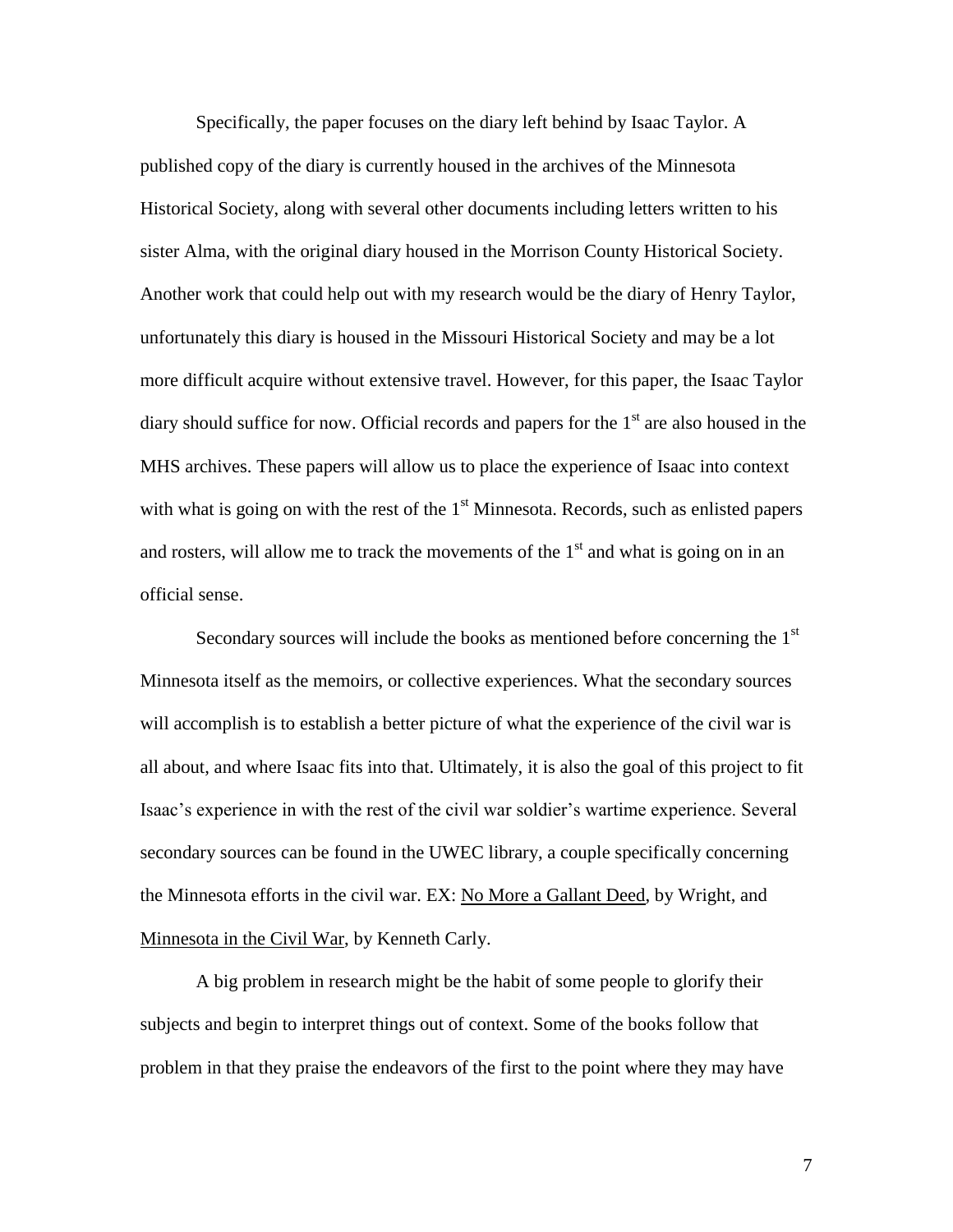"single handedly" saved the war effort. While it is not really a new thing, indeed many amateur historians and authors have a bad tendency to generalize and have a pretty unrealistic analysis of what happened. It is important to remember to have an objective analysis when looking at the research in a historical and analytical context; otherwise we may fall into the same trap as other authors. It is also important in my aspiration to become a good Historical writer.

The importance of my project resides in both a personal and historical manner. In a historical manner, it is a subject that has not been widely done in terms of looking at Isaac Taylor's personal experience; it is something I hope to add to the historical arena with my research. On a personal matter, the first holds a special spot for me when I was a reenactor for that particular unit.  $1<sup>st</sup>$  Minnesota history was a requirement for the members of the unit in order to portray them accurately. As historians, we need to bring to life the words from sources like the diaries of Isaac Taylor and his letters. As time goes by, and the people that lived through these times pass away, they begin to turn into mere numbers. As historians, it is important to remember these people, as a true testimonial to what they lived through and experienced.

The author has high hopes for this project in that it will be both significant in a historical text, and that it will contribute to the knowledge about the Enlisted man's experience in the American Civil War. With specific sources, and the knowledge from several secondary sources, I hope to paint an accurate and lively picture of the experiences of Isaac Taylor.

The personal account of Isaac Taylor will help to give us a better understanding into one of Minnesota's beloved military unit's history. As we follow through the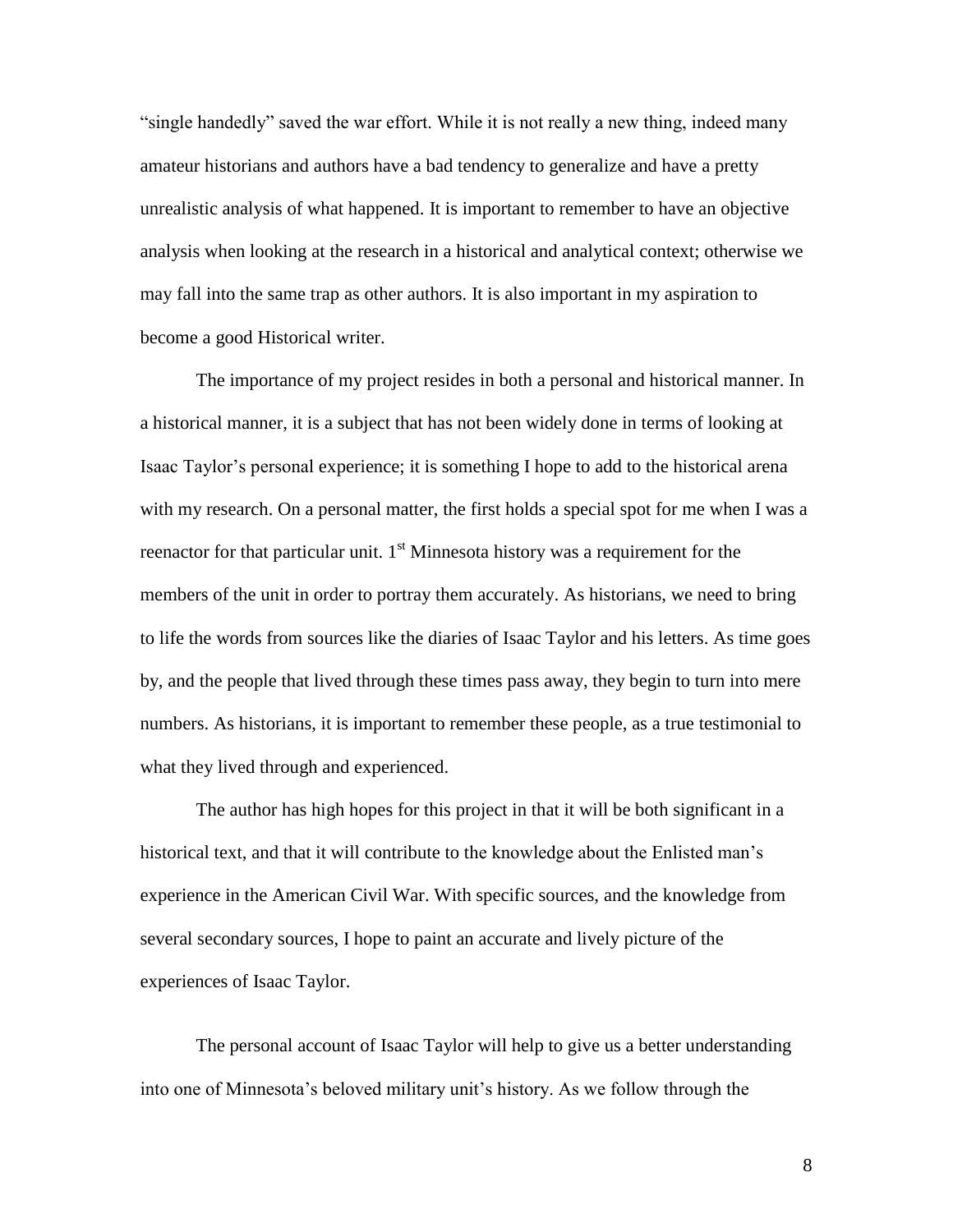timeline of Isaac's experience we hope to get a unique point of view of the War from a Midwestern perspective, from the common soldier's experience rather than that of an officer.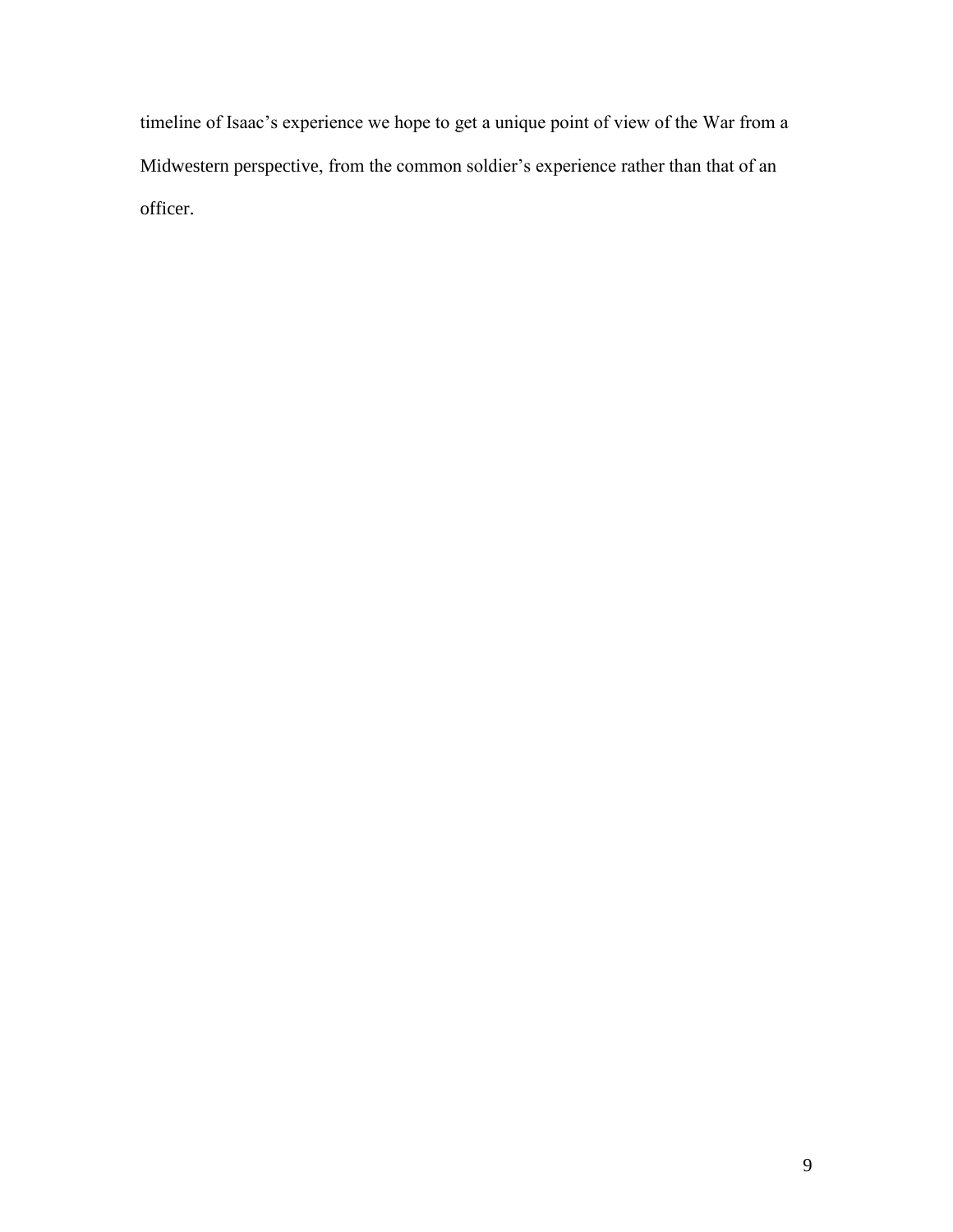#### **The Man and The Unit**

#### *Isaac Lyman Taylor*

Isaac's story begins not in Minnesota, or in any other part of the Midwest, but in Massachusetts. Isaac was born on January 23, 1837 in Franklin County, Massachusetts. He was the fourth child of Jonathan Hastings Taylor and Alvira Johnson. Isaac spent most of his young life in Lawrence County, New York. In 1850, Isaac's family moved west to Fulton County Illinois, where his father worked on building a new farm, Isaac was sixteen years old.<sup>1</sup> His closest relationship, which is seen in his diary entries, was with his younger brother Patrick Henry Taylor. Separated by only a year, the brothers were very close, pursuing similar educational opportunities, careers in education as teachers, and finally serving side by side in the war.<sup>2</sup>

Isaac was described as being a compassionate and outgoing individual. He actively participated in the community as well as the church, part of the local choir, and worked on his father's farm. Education was held in great importance for Isaac's family. When he was old enough, at age eighteen, Isaac went further west into Iowa to enroll in Burlington University in Iowa. He entered an advanced course in science as part of the "Gentleman's program". After completing his courses at the university, he returned to Fulton county Illinois and became a teacher in the township of Lee.<sup>3</sup>

As Isaac was heading home to Lee, Patrick was continuing his studies at Burlington University. Patrick also graduated from Burlington University, but instead of

<sup>&</sup>lt;sup>1</sup> It is at this point unclear what Jonathon Taylor did before moving out to Illinois, but his ability to take care and provide for a family of 14, as well as provide for continuing educational opportunities for his children seem to imply wealth a little beyond your average American farming family.

 $2^2$  Campaigning with the First Minnesota, biographical information edited by Hazel Wolf.

<sup>3</sup> Ibid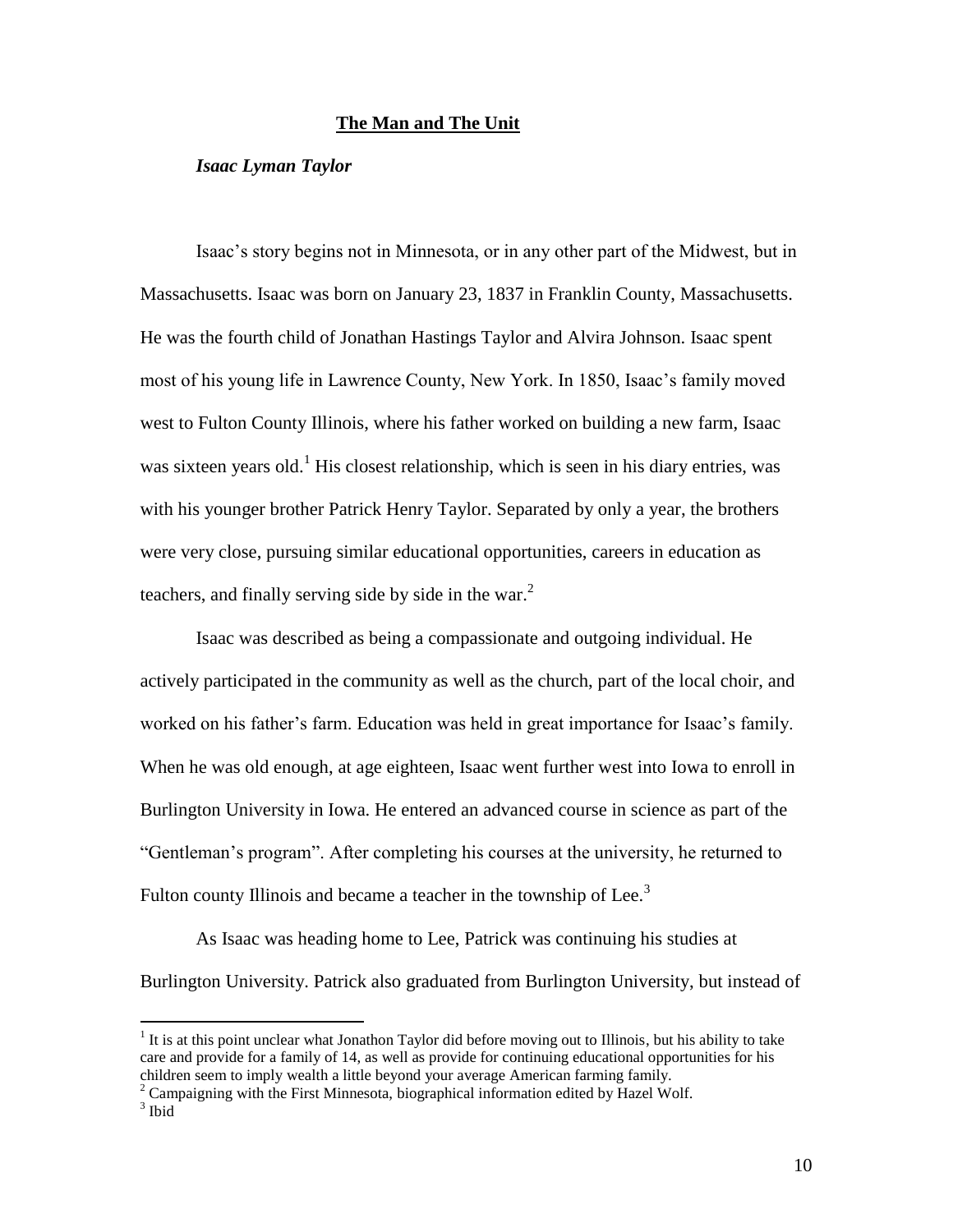treading back home, Patrick traveled north to Minnesota. Relatives of the Taylor's were living in Minnesota at the time. Aunt Elizabeth and her husband taught Ojibwa Indians at a Missionary. Another, Aunt Lucy Taylor Hamilton, managed a boarding house for Missionary teachers. In Belle Prairie of Morrison County Minnesota, Jonathon Taylor, the older brother of Isaac and Patrick, farmed alongside a cousin from Massachusetts. When Patrick moved north to Morrison County at the age of 21 he already had a place for him with his relatives. $4$ 

Two years later, the American Civil War broke out. Across the nation, on both sides, patriotic young men were feeling the pull to join the cause and the Taylor brothers were no different. By the time Patrick decided to enlist he was told that positions in the Regiment had been filled. Disappointed by the thought he would not get to go, a new opportunity came in a traveling recruiter. He immediately enlisted in the  $1<sup>st</sup>$  Minnesota's Company E, and informed his family by letter on May 31, 1861.<sup>5</sup>

Isaac was no less envious of his brother's opportunity. A few months later, he packed up and traveled to Morrison County to take over Patrick's teaching job in Belle Prairie. Another opportunity came to Isaac little more than eight weeks later when a recruitment opening came. He enlisted as well in Company E on August 21,  $1861$ .<sup>6</sup> The battle of Bull Run had occurred one month earlier on July  $21<sup>st</sup>$ ; both Patrick and the rest of the first Minnesota had already had their first taste of real combat. Isaac finally met up

<sup>4</sup> *Minnesota History*, Biographical information of Isaac Taylor, 1944, Vol. 25

<sup>&</sup>lt;sup>5</sup> *Minnesota History*, Biographical information of Isaac Taylor, 1944, Vol. 25

<sup>&</sup>lt;sup>6</sup> Isaac was never mustered in or noted to be enlisted according to record. While his name was written down as part of roll on the registry, it is blank under enlistment and mustering.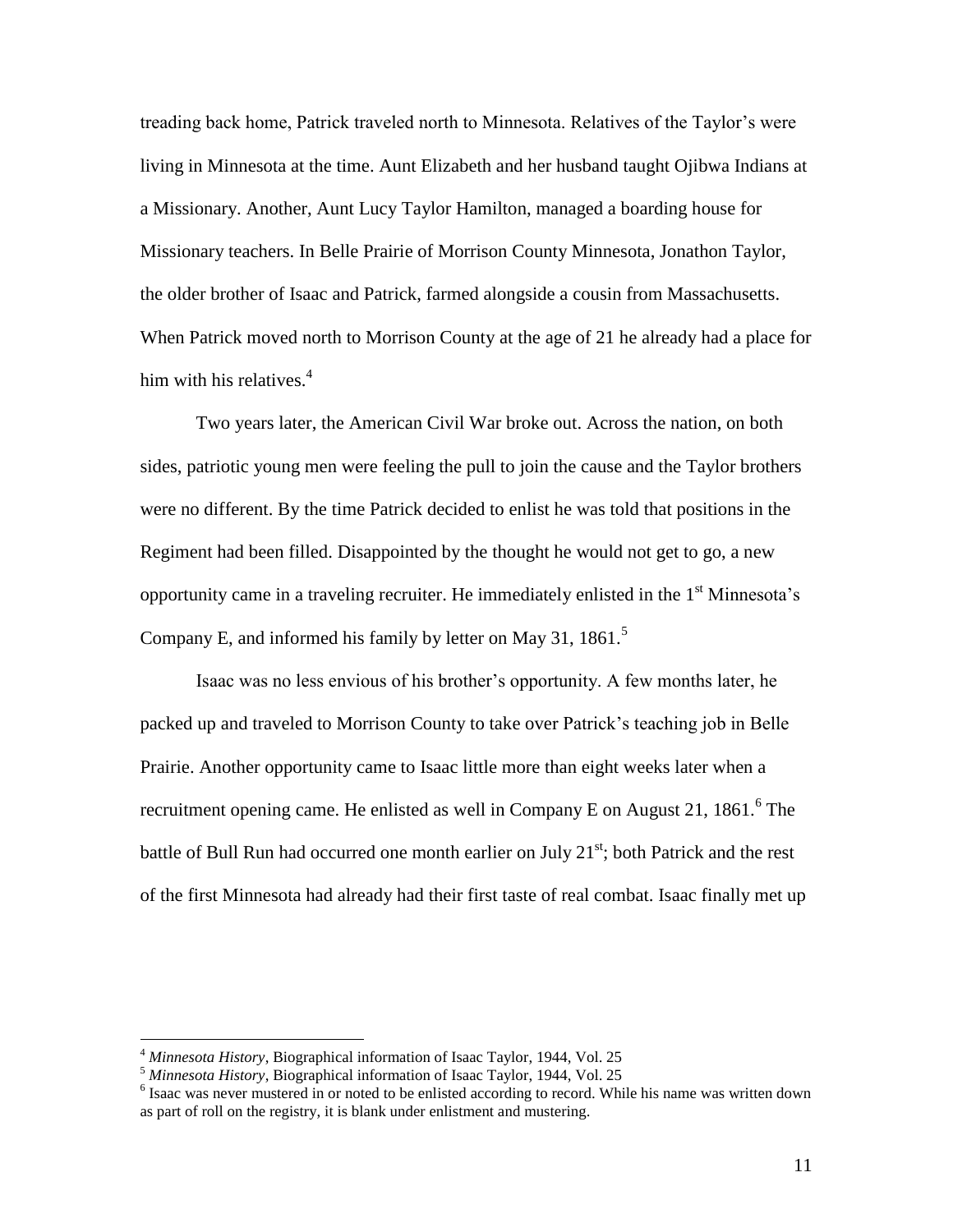with the rest of the First Minnesota on September  $12<sup>th</sup>$ , 1861. Just in time for campaigning to wind down for the season. Isaac's war diary begins on January  $1<sup>st</sup>$ , 1862.<sup>7</sup>

## *Minnesota's Regiment*

Minnesota's first jump into military swing found it was lacking in almost everything. Firstly was the decision as where they were going to train 760 recruits. In the end, it was decided to reclaim Fort Snelling for military purposes. Fort Snelling's short history began as the furthest military outpost of the United States following the acquisition of the Northwest Territories. Used mostly as a trading/military outpost for passing fur traders and Indian relations, it out lived it's usefulness and went into decline as U.S. borders began to push further westward. When war broke out and the decision to commit troops to the union, the Fort was renovated and reinstated as a training center for Minnesota's regiments.

With one troubling question out of the way other problems began to come into full bloom. The number one troubling issue for the state was how to pay for financing the regiment. Government finances were stretched thin as it is; with an annual total budget of only about \$100,000<sup>8</sup> the economy and population were simply not strong enough to support any kind of vast expense. Much of the initial expenses were supported by private donations from wealthy individuals or county fundraisers.<sup>9</sup>

Along with the problems of expenses naturally comes to the problem of the regiment being under equipped. Uniforms were ordered, but with the issue of payment,

<sup>7</sup> *Minnesota History*, Biographical information of Isaac Taylor, 1944, Vol. 25

<sup>8</sup> Moe, Richard; *The Last Full Measure*.

<sup>9</sup> Moe, Richard; *The Last Full Measure*.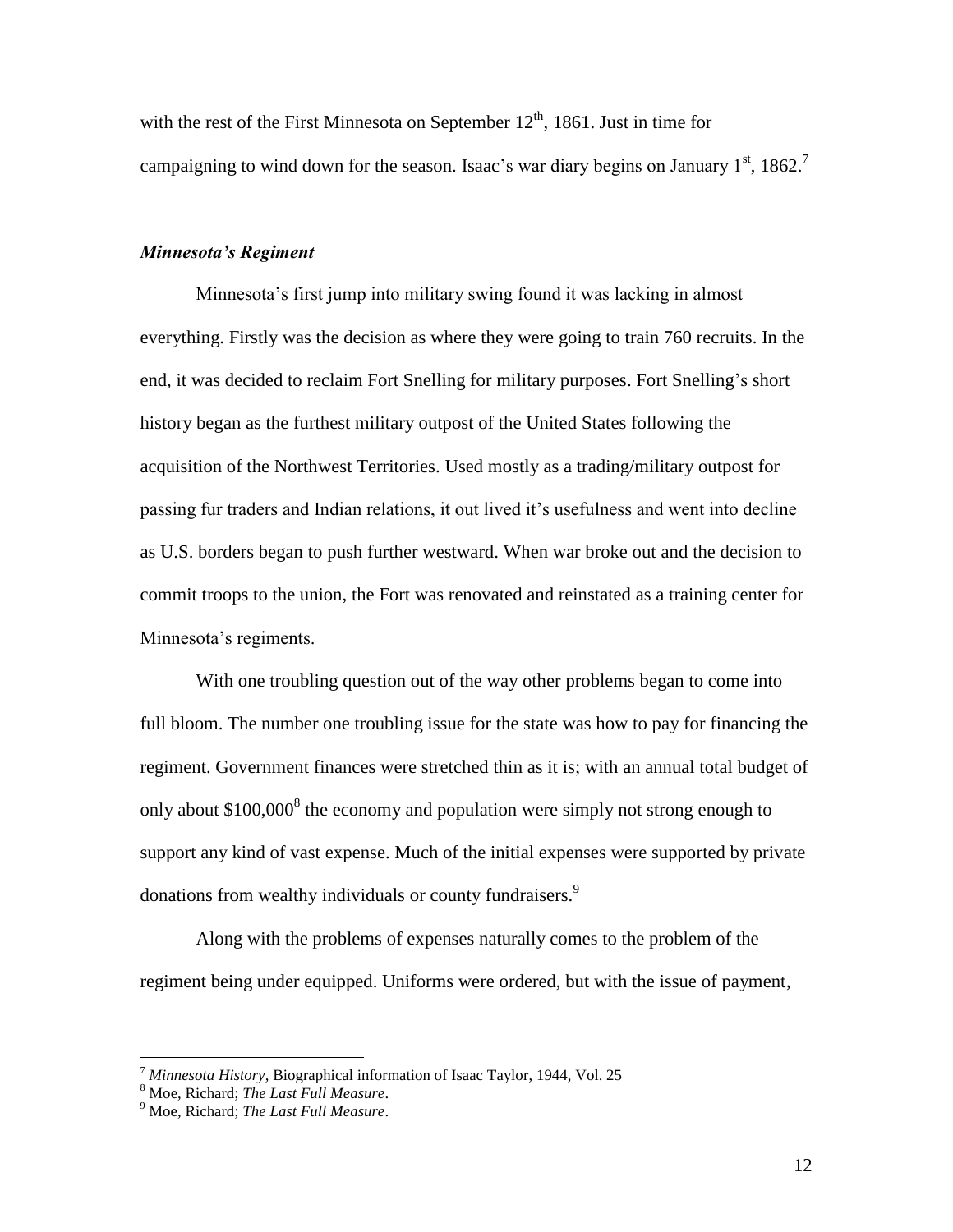the order could not be fulfilled until well after the first battle of Bull Run<sup>10</sup>. Except for company E, which was supplied with suits from the county<sup>11</sup>, the rest of the regiment had to settle for clothes from another supplier. The state purchased for the regiment black pants and black felt slouch hats and a blanket for every man. Shirts were initially supplied to every soldier upon arrival to the Fort, or were brought from home.

Weapons were issued to every man including one rifle and one socket bayonet. Side-arms were not issued but not uncommon for the foot soldier. Weight meant a lot for the man who had to carry his life on his back. Trains were always accessible or even taking one to the proper destination of a battlefield, marching on foot was the primary mode of transportation. Marching being what it was, it was not uncommon for the foot soldiers to shed equipment they deemed unnecessary: packs, extra clothes, food rations. Side-arms required ammo, so we would have to add the weight of both the side arm and the extra ammo for it.<sup>12</sup> What that meant is that side-arms often went the way of extra equipment one does not need.

The best the military had to offer in 1861 was the .58 caliber Springfield rifle, a muzzle weapon with a rifled barrel that fired the .57 caliber minne` ball. Developed in France, the ball was created with a hollow skirt and placed into the barrel. When the powder exploded, the skirt of the round would expand and catch in the rifling to spin the round making it a more accurate shot. Unfortunately, there were only enough to supply three companies of the regiment. The rest were equipped by the lesser .69 caliber rifled musket<sup>13</sup>. Actually, the first Minnesota faired better than many other regiments that

<sup>10</sup> Moe, Richard; *The Last Full Measure*.

<sup>11</sup> Moe, Richard; *The Last Full Measure*.

<sup>12</sup> Wiley, *The Life of Billy Yank*

<sup>13</sup> Moe, Richard; *The Last Full Measure*.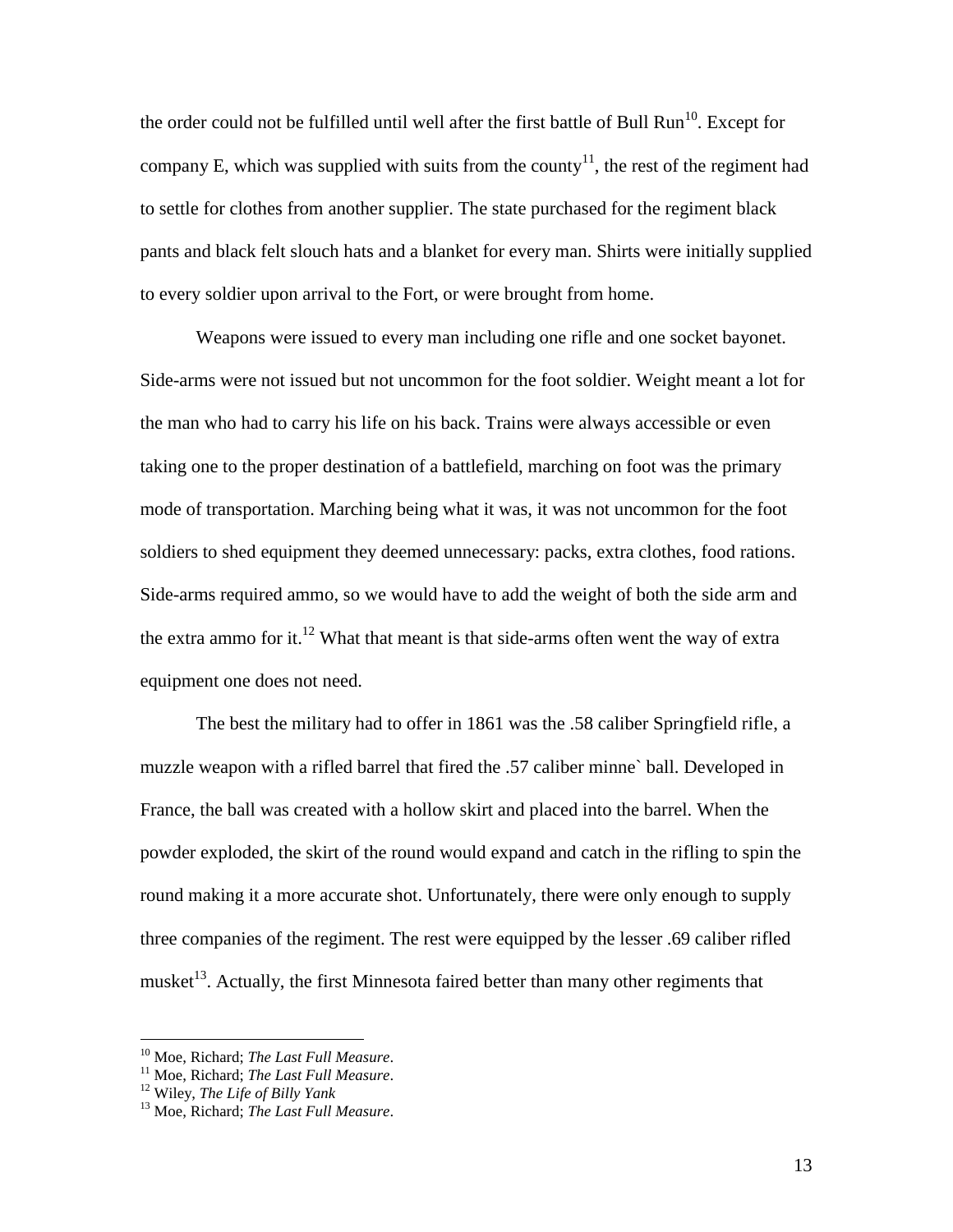fought in the war in ways of weapons. There are many accounts of regiments on both the north and the south that were still using old smooth bore muskets and flintlocks.<sup>14</sup>

 $14$  The greatest weapon development prior to the mine ball, which incorporated the modern bullet design for the first time, was the percussion cap. Flintlock design called for a small portion of gunpowder to be ignited outside of the barrel to ignite the powder on the inside. Unfortunately, this made it almost impossible to fire the weapon in wet conditions. The percussion cap used a small amount of fulminate of mercury in a tin cap that when struck, caused a spark to ignite the powder inside. It eliminated the need to carry a powder horn when caps could be carried in a small case. As well as being a convenient carrying item, it also allowed the weapon to be fired in wet and rainy conditions, giving a significant edge over units still using outdated flintlocks.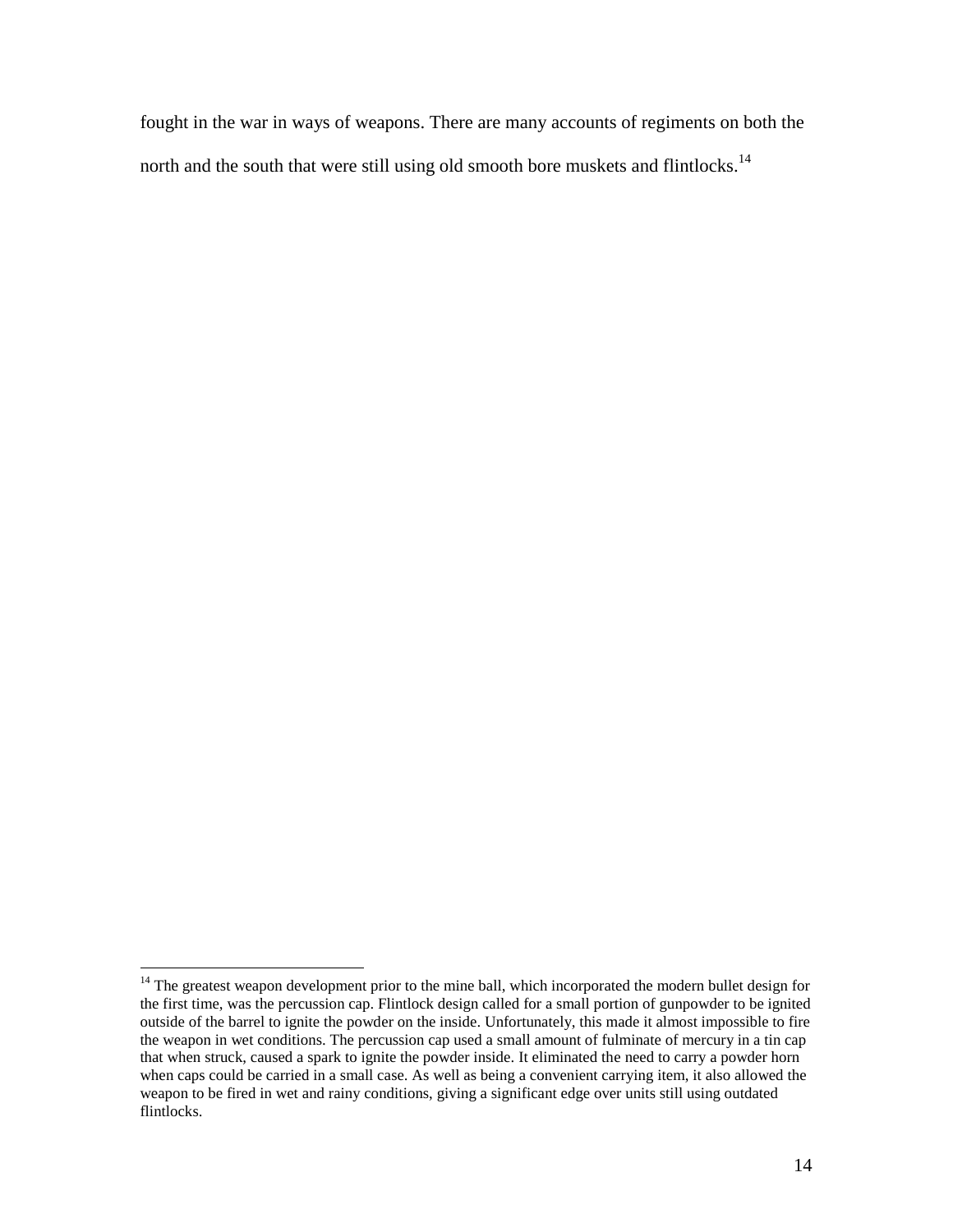## **Camp Stone**

The step in Isaac's transition, heavy introduction in daily soldier's life at Camp Stone. Isaac's diary begins during his time at Camp stone, the winter encampment for the army of the pattomic. Isaac, along with the rest of the men, spent a seemingly long and boring winter. With little to do or even discuss, most topics in Isaac's diary covered the varying state of the weather. It was warmer during the day and caused whatever snow fall or precipitation that may have occurred the night before or in the morning to melt and make the ground extremely muddy. During the night it would become cold and went below freezing point, hardening the ground. Muddy conditions it seemed, determined whether or not there would be drill in the mornings or afternoons. Aside from drill that occurred twice a day, the other official duties were picket duty, guard duty, and dress parade.<sup>15</sup>

Guard duty was a simple squad based action. Broken down, one man or two would be responsible for protecting a specific area. Should something happen, the guard would raise the alarm for the rest of the guard detail, a group of reserve troops in the guard station that would provide support wherever it was needed. Picket duty was handled by Company, approximately one hundred men, spread in a sentry line as the first defense against enemy advance. The picket line acted more of a feeler for the rest of the army; it had little defensive capability and was hardly able to repel an enemy advance of a serious sort. Should an attack come, the sentry line would retreat in an orderly fashion back to the main line and alert the rest of the army of the presence of enemy troop

<sup>&</sup>lt;sup>15</sup> Isaac Taylor Diary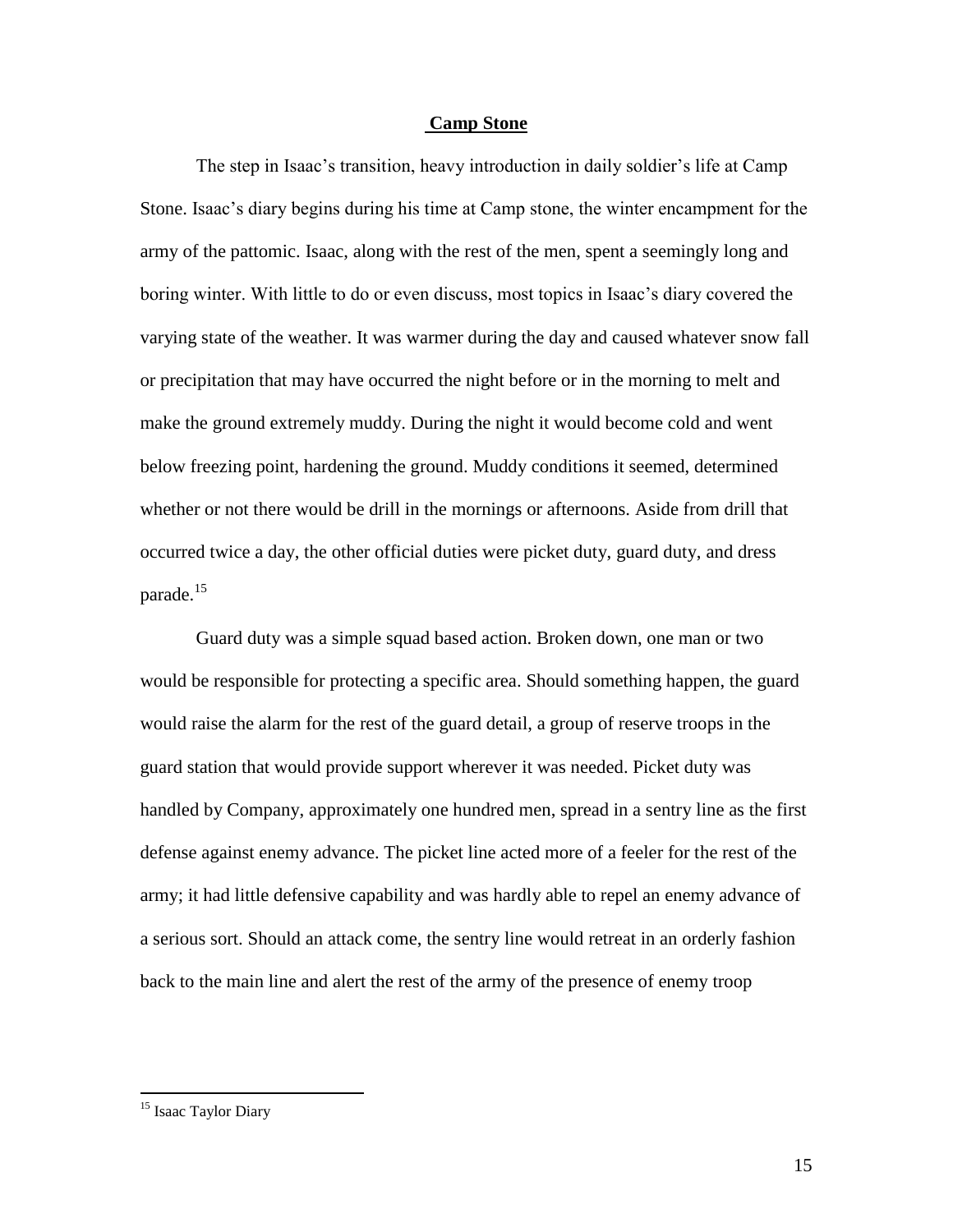movement. Finally, dress parade handled the affairs, orders, and news during military life. $16$ 

Much of Isaac's spare time was spent out walking, reading, and eventually a new favorite for him became playing chess. Education being a part of his background, Isaac was always willing to learn and experience something new. Some of his accounts describe an attitude almost as if he was on vacation, but never was this feeling overshadowed by the reason for him being there in the first place. Sightseeing gave Isaac a chance to get out and take in his surroundings, sometimes not so legally. A regular stroll through camp was a regular way for Isaac to put aside his boredom. On other occasions when given a pass, Isaac would travel into a nearby village or township and spend the day seeing the town, occasionally enjoying a meal at a local tavern.<sup>17</sup>

Other units did not conduct themselves in a nearly so constructive way however. The first Minnesota was a part of Dana's Brigade along with the second New York, the thirty fourth New York, and the fifteenth Massachusetts regiments, the fifteenth being assigned on February 25,  $1862^{18}$ . Isaac and the rest of the first Minnesota did not hold the other units in their brigade with as much esteem, especially the units from New York. The Fifteenth Massachusetts was still relatively new to the brigade and the members of the first were more simply unaccustomed to their neighbors just yet. On the other hand, the regiments from New York were extremely disliked by the first. Their military record was mediocre at best, more often than not breaking and running, or advancing with

<sup>&</sup>lt;sup>16</sup> Isaac Taylor diary

 $17$  Ibid

<sup>&</sup>lt;sup>18</sup> Official Reports of The War with the Rebellion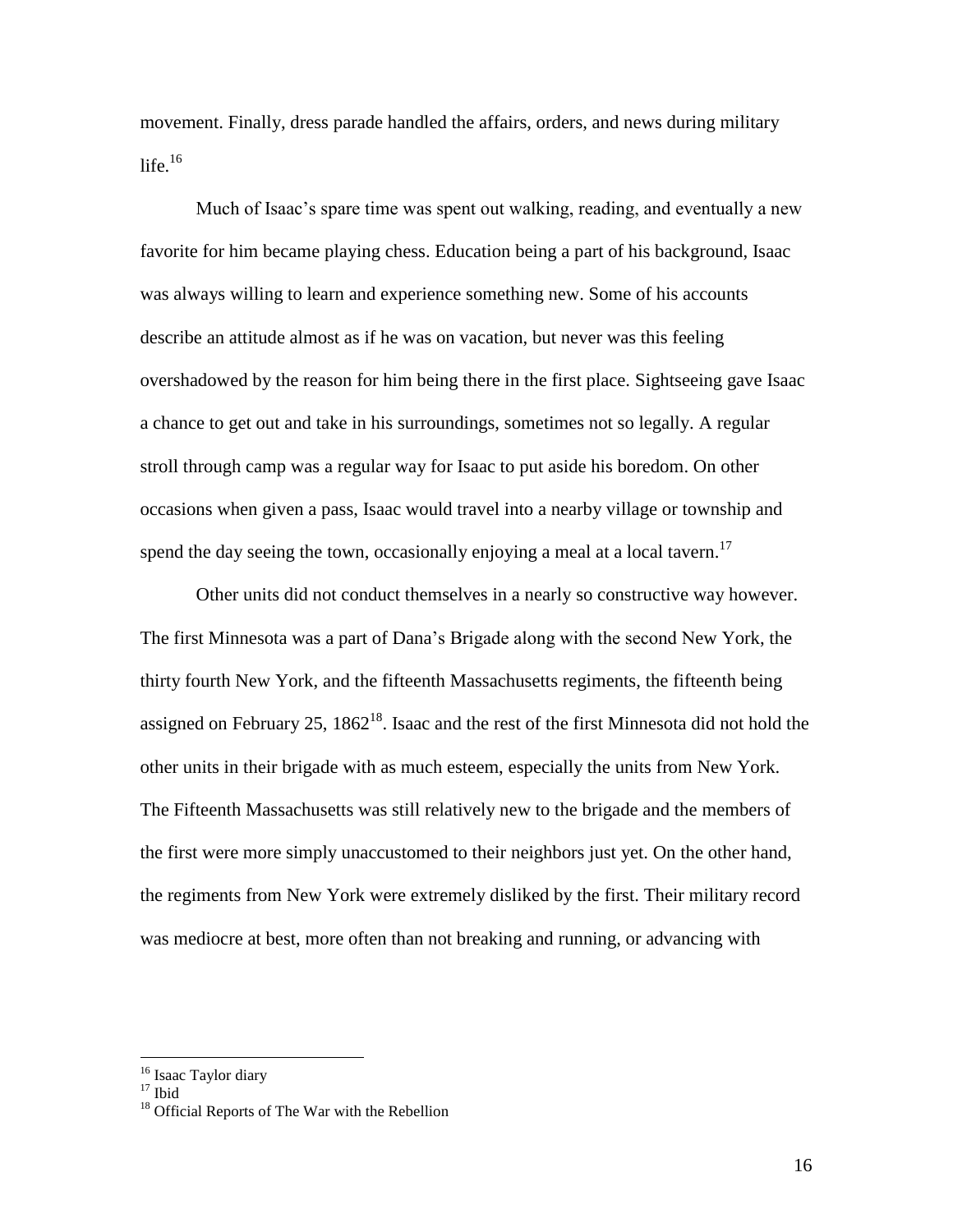confusion and reluctance<sup>19</sup>. If it was not bad enough that they performed poorly on the field, they appeared to be the brigade's troublemakers during the winter at Camp Stone.

When available, whiskey would be distributed among the troops more for morale than much other value. However, given the opportunity, some soldiers began sneaking extra rations or were prone to public intoxication among the camp. Isaac noted many times during the winter of the arrest of many New York men for intoxication. On the first of February, twelve members of the second New York were arrested and detained in the First Minnesota's guardhouse due to the circulation of beer within the camp.<sup>20</sup> Five days later, Isaac estimated from reports between sixty and seventy members of the second New York had deserted within the frame of two weeks<sup>21</sup>. Some where caught by guards on duty or the pickets and brought back to the guardhouses, many it seemed however escaped the immediate lines of the brigade. The final nail in the coffin for the reputation of the New York regiment was an occurrence prior to the moving out of the army from camp. Before moving out, one full company mutinied against orders and refused to march. The mutiny came about due to a disagreement over seniority in the marching order. The entire company was taken under arrest, and the captain was court-martialed.<sup>22</sup>

Command politics were one of the hot topics among the enlisted men, more so than the politics going on in Washington. The retirement of General Winfield Scott left a demand for a new Military commander for the Union forces, an event that left a power vacuum for a competent military commander throughout the war.<sup>23</sup> By the time Isaac made it to the front and joined up with the rest of the First Minnesota, the union army

<sup>19</sup> *Official Reports of The War with the Rebellion*

<sup>&</sup>lt;sup>20</sup> Isaac Taylor Diary

<sup>&</sup>lt;sup>21</sup> Isaac Taylor Diary

<sup>&</sup>lt;sup>22</sup> Isaac Taylor Diary

<sup>23</sup> Jones, *Civil War Command and Strategy*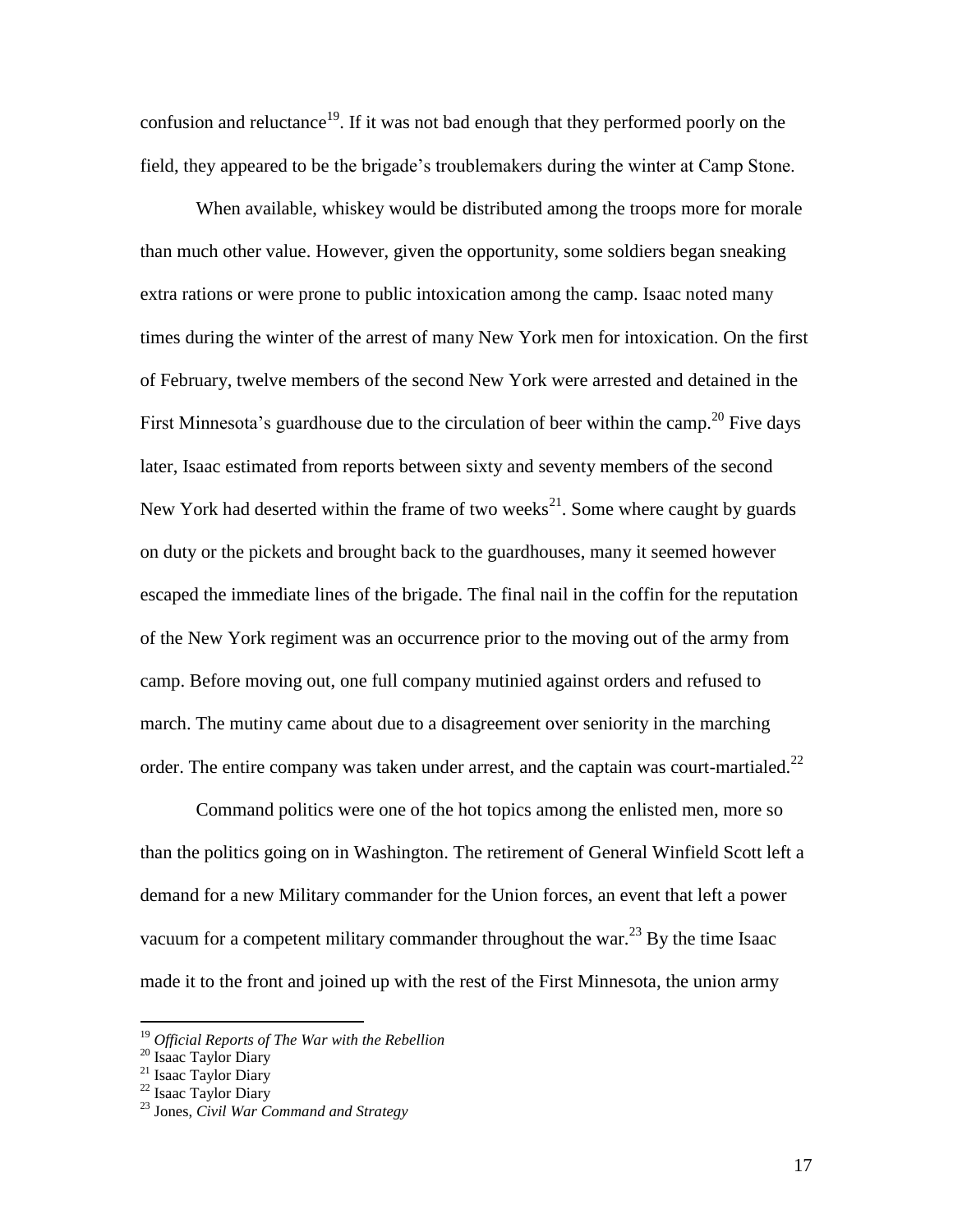was under the command of General George B. McClellan. It seems natural that the enlisted man was more concerned with who was leading them into battle over who was calling the shots in Washington; a competent commander would be the deciding factor for who would live and who would die.

Ironically, McClellan was not a competent commander tactically, often time losing ground due to over-speculation of the enemy forces. What ever lack of confidence McClellan displayed on the field, he made up for in Military organization. There truly was no other General that could organize and train the union army in the same way McClellan did. He was favored by the men as he was able to maintain supplies. With winter quickly approaching, steady supply was a comfort for the men. Rare was there a time when Isaac complained for lack of anything during his winter encampment.  $24$ 

Military politics take a more personal turn when taking place a little closer to home. Two regimental commanders from the First Minnesota, Gorman and Dana, were promoted to General and many of the men felt proud of their former commanders. "He [Dana] will make a good one" Isaac had stated in his Diary when Dana was promoted to Brigadier General.<sup>25</sup> Other officer movements did not go over so well with the men. Isaac made note of an event while Company E was out on duty that upon return discovered that their lieutenant had been promoted and in his stead was replaced by a lieutenant from Company C. Isaac recalls: "Great commotion and tall swearing in Company E. The boys think it an *imposition* to take an officer from another Company to fill a vacancy in this".<sup>26</sup> A little later that day the transfer was explained to the men of Company E, the emotions were split between some being satisfied with the explanation and some not. Isaac in the

<sup>24</sup> Jones, *Civil War Command and Strategy*

<sup>&</sup>lt;sup>25</sup> Isaac Taylor Diary

 $26$  Isaac Taylor Diary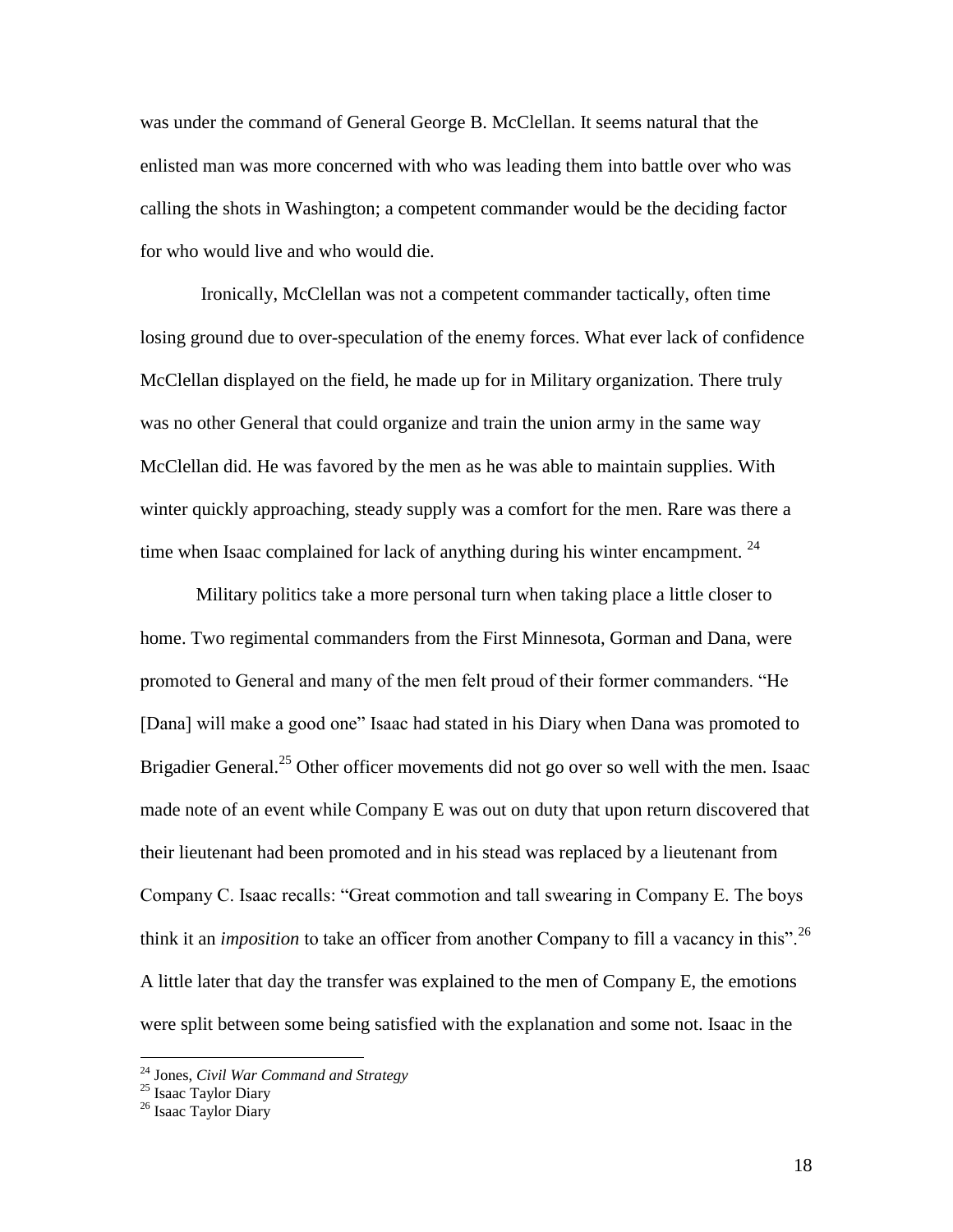end let it pass, feeling that it was useless worrying about something that he had no control over.<sup>27</sup>

Present company aside, the living conditions of the camp could have been worse. As stated previously, the camp was well supplied thanks to the organization of General McClellan. Shelters were made from a short stack of wood logs and dug earth. Other units extended to build larger structures called block houses. The fifteenth Massachusetts was noted by Isaac for having built such a structure; he drew a diagram in his diary of its simple floor plan and dimensions. It consisted of five blocked rooms, four surrounding and one center. Each block section was about twenty feet long and twenty feet wide, with small rifle openings that would allow men to fire out from the inside.<sup>28</sup>

With the changing of the weather, expectations for moving out were also on the rise. Marching a large army was no easy task, after order was determined; there was placement with everything taking hours. On one occasion, late at night the order to march was given towards a picket line. After scrambling around, moving placement, starting and stopping on arrival they were told they were no longer needed and returned to camp. Never before had Isaac displayed so much contempt for his officers as he did that day. On February 24, 1862, the first Minnesota and the rest of the Brigade marched towards Adamstown to catch a train that would take them to Harper's Ferry.<sup>29</sup>

Harper's Ferry is a town located in West Virginia that was a crucial point of interest for both armies throughout the war. Its importance stemmed from its armory and arms production capability. However, after being occupied, taken over, and retaken about a dozen times throughout the war, the town was left in near disaster. Isaac wrote in his

<sup>&</sup>lt;sup>27</sup> Isaac Taylor Diary

<sup>&</sup>lt;sup>28</sup> Isaac Taylor Diary

 $29$  Isaac Taylor Diary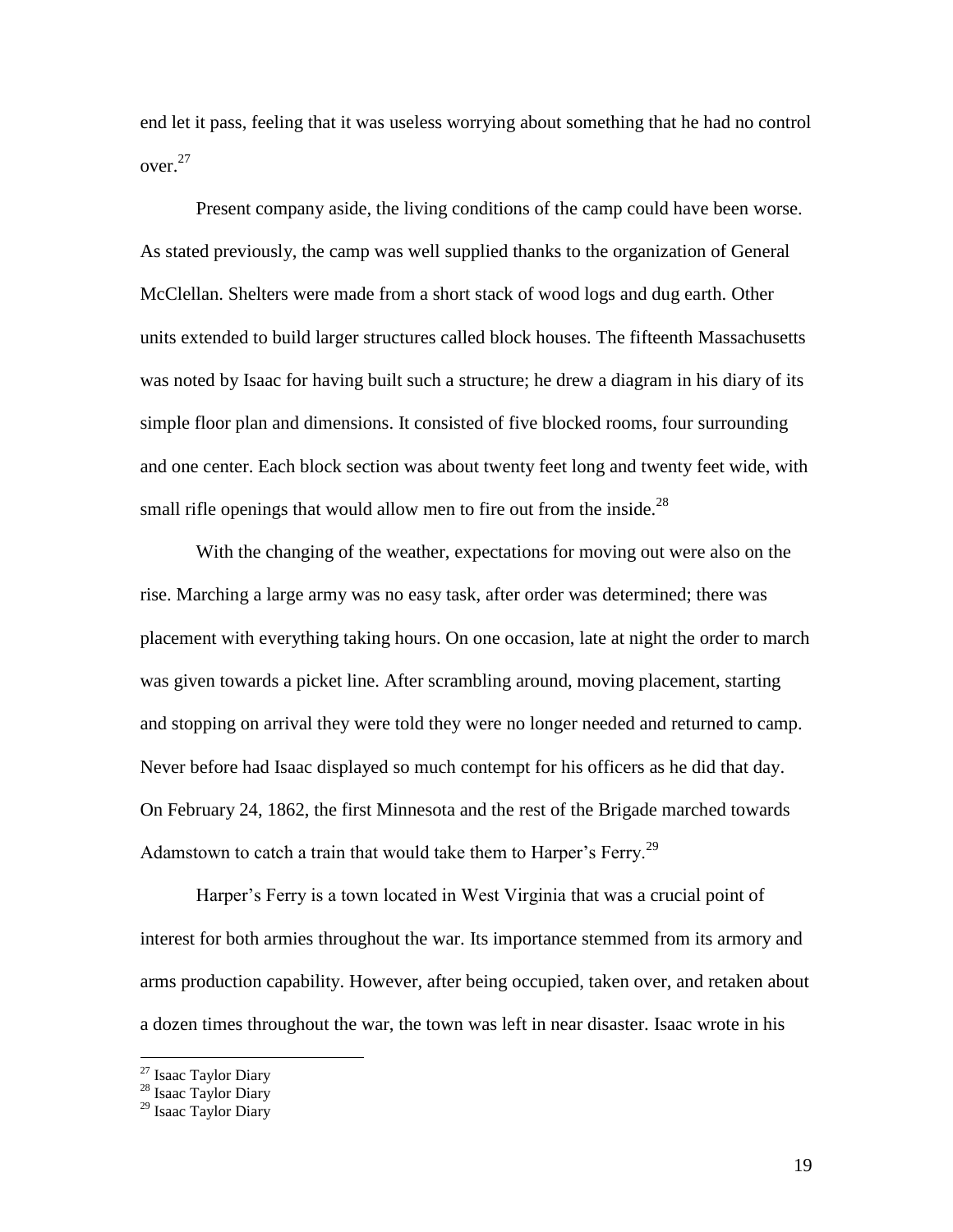diary: "If Harper's Ferry is a fair sample of what secession has done for Virginia, God help her! For she is past help from any *human* source".<sup>30</sup> Although secession cannot be blamed for the state of Harper's Ferry, both sides took their toll on the town. Upon arrival, the entire town was taken over by enlisted men, some moving into deserted housing. The First Minnesota was placed in a building that was originally designed for state officials and employees.<sup>31</sup>

Harper's Ferry was a short stay of a week and soon the brigade was out again. Excitement grew again with a new Commander for the First, Col. Alfred Sully. He was an older man in comparison to the rest of the First Minnesota's age demographic of eighteen to twenty-five. One significant distinction that differed Sully from the other officers was his military service. Sully was a graduate from West point and served in active duty during the Mexican war, and in Minnesota at Fort Ridgley.<sup>32</sup> The men took a respect for him quickly, admiring him and his ability to command. Isaac Taylor describes his excitement in his entry: "No we are ready for a fight, having an officer in whom we can have confidence".<sup>33</sup>

It was here the stage was set, and beginning soon would be General McClellan's march into The Peninsular campaign. Isaac along with the rest of the men had little understanding of their next objective or their destination other than from their orders to march or anything they heard in the grapevine.

<sup>&</sup>lt;sup>30</sup> Isaac Taylor Diary

<sup>&</sup>lt;sup>31</sup> Isaac Taylor Diary

<sup>32</sup> Moe, Richard; *The Last Full Measure*.

<sup>&</sup>lt;sup>33</sup> Isaac Taylor Diary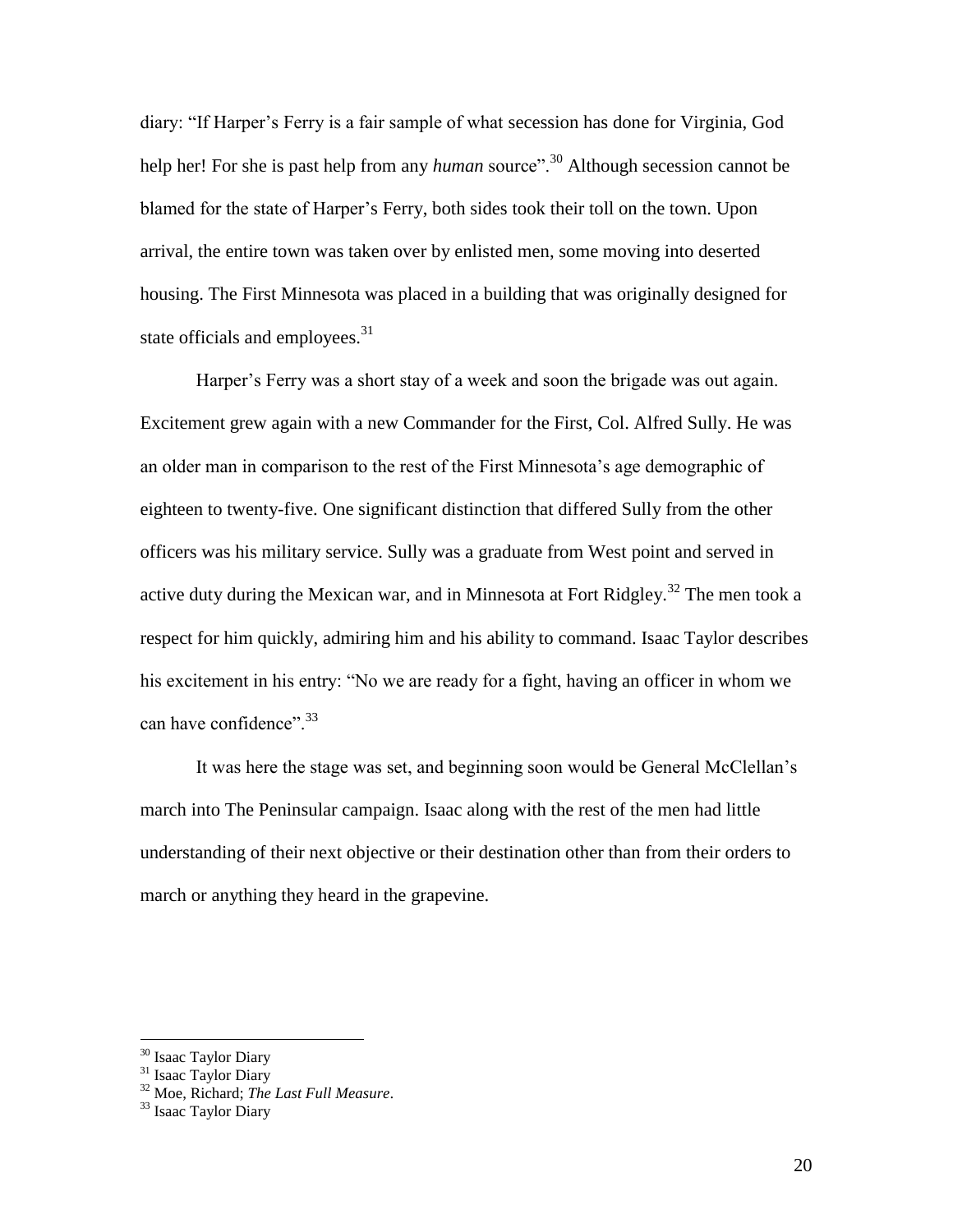## **The Peninsular Campaign**

On a personal note, the campaign got off to a rocky start with Isaac. His brother Patrick had taken ill with a fever at the beginning of the march. On March 28, Isaac took his brother to the hospital, where Patrick would remain until he had recovered from his illness. Isaac described the hospital as being relatively neat and clean, and was convince that his brother was in good care. Isaac and the rest of the first, however, moved on without Patrick, and loaded up onto a small fleet of river boats that would take them south to the tip of the peninsular. The boats were small and crowded according to Isaac a few being ferry boats, others were small barges with tugs, the men were packed on tighter than cattle. $34$ 

Trains were still a relatively new innovation in the world. Much of the American infrastructure was already making some great strides in converting tracks of land to railroad usage. However, the waterways were still the primary mode of mass transportation in the U.S.. Key points on the original Anaconda plan were to hold the water ways in order to disrupt all traffic and supplies going into the south. The larger navy boats used for the open sea were far too big to take up river. As a result thousands of smaller river boats like the tugs and ferry's transporting Isaac and the rest of the union army, were confiscated and converted to military use as either transports or patrol boats.<sup>35</sup> Some accounts along the Mississippi told of Ferry boats with mounted cannon on them. Both sides used the water ways to their advantage during the war.<sup>36</sup>

<sup>&</sup>lt;sup>34</sup> Isaac Taylor Diary

<sup>35</sup> Jones, *Civil War Command and Strategy*

<sup>36</sup> Jones, *Civil War Command and Strategy*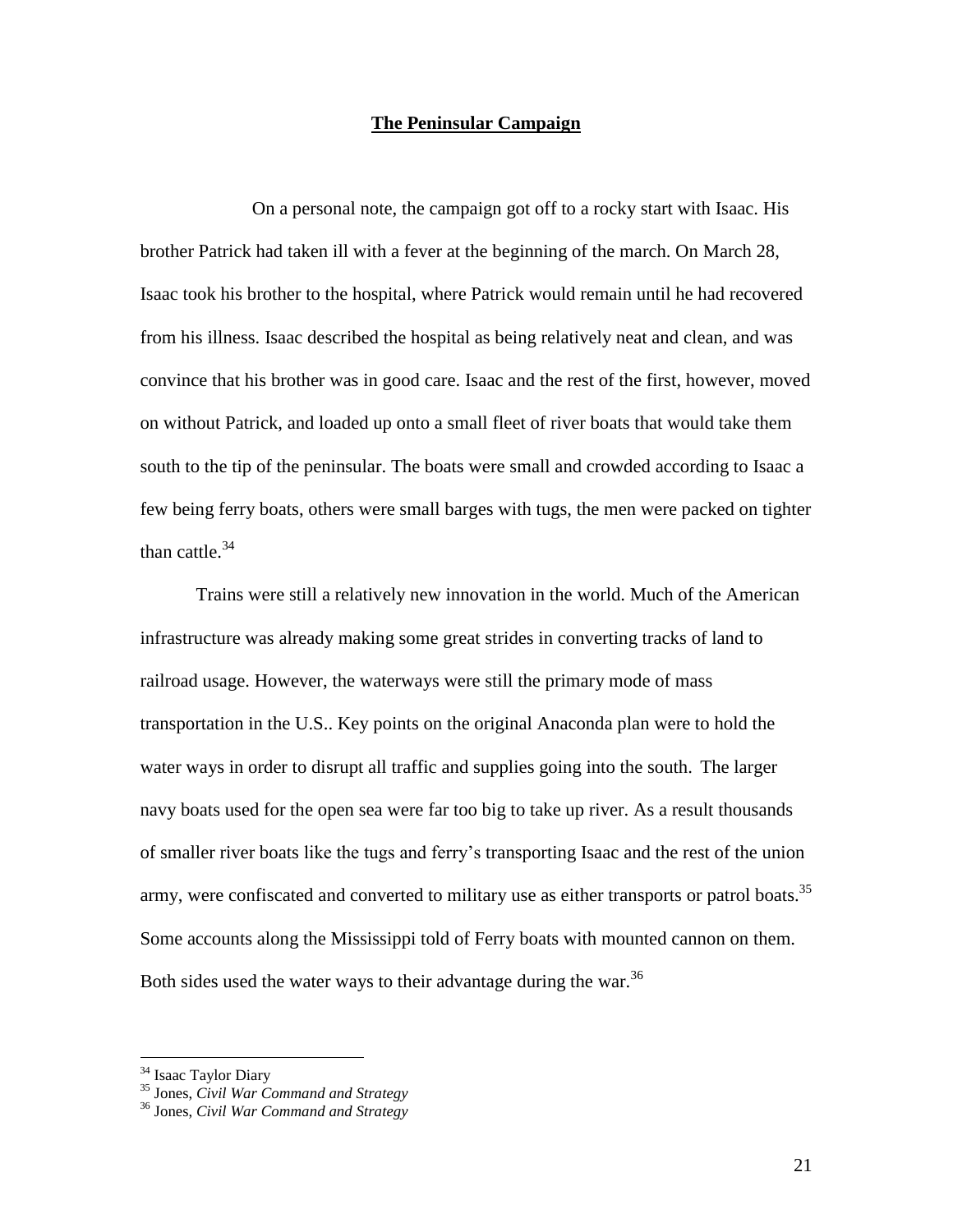The ragtag navy carrying Isaac and thousands of troops soon headed down river towards Fort Monroe. It was from here that General McClellan began to launch the Peninsular Campaign. The Campaign was the first major attack towards the confederate capitol of Richmond, Virginia. With the Confederate army entrenched up north, it was the hope of McClellan that the movement south would bypass the main army. However, caution proved to get the best of McClellan and he lost valuable time, time taken by Confederate forces to create an effective barrier between the army of the Potomac and Richmond.

Isaac was relieved to be on the move again. The reality of battle would soon become a shadow over much of his everyday life.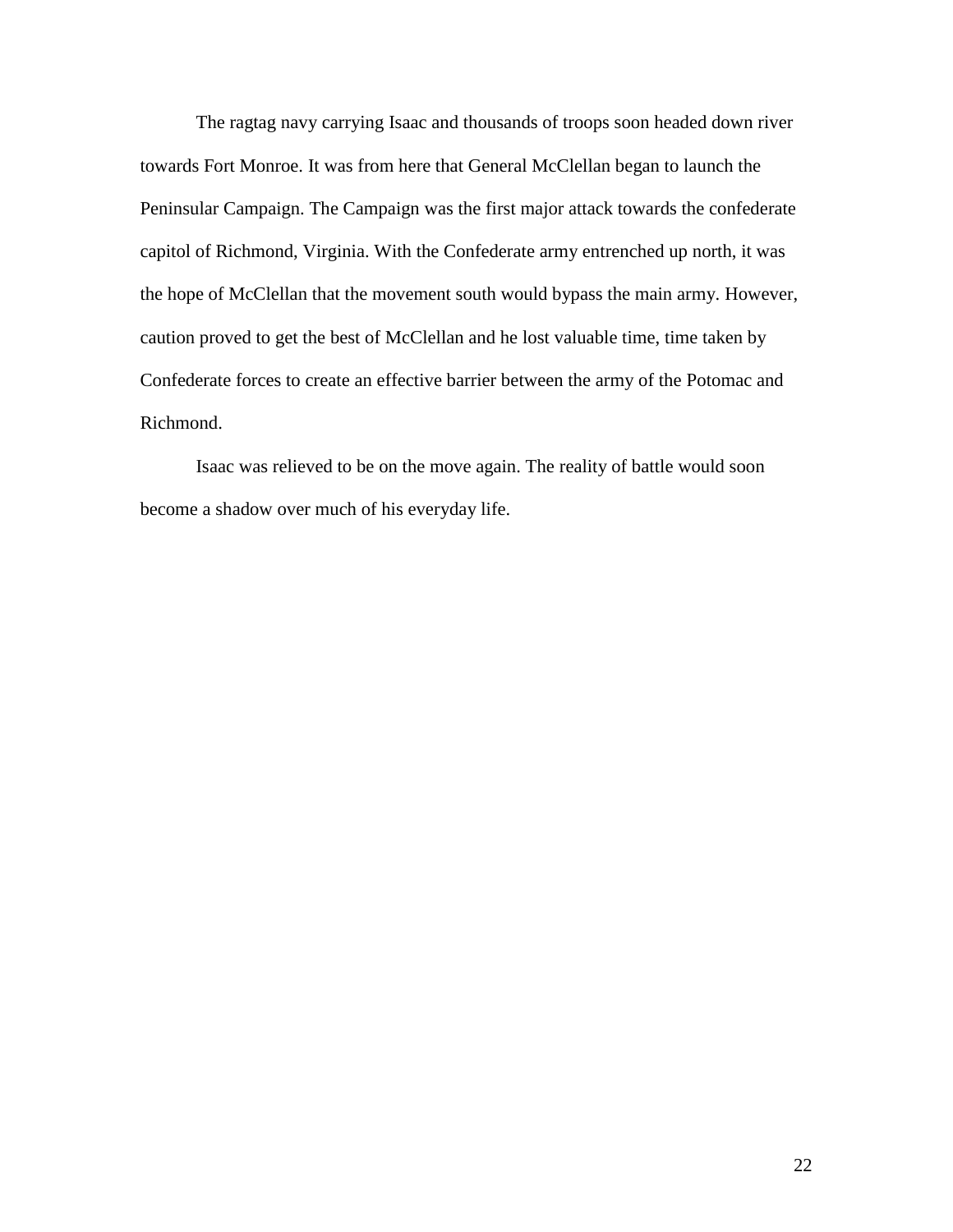### **Prisoner Of War**

On June  $29<sup>th</sup>$ , the regiment was ordered to Savage Station as part of the Union army's retreat. As part of the Union army's rear guard, the First Minnesota was constantly harassed by confederate shelling and skirmish fire. However, due to some spare amount of luck, they were spared from main attacks and skirmish fire that was directed toward neighboring regiments. The Roads were a mess, cluttered by abandoned equipment, stragglers, and pockets of wounded and sick men barely able to make the trip. At one in the afternoon, the regiment and the rest of the rearguard had reached Savage Station.<sup>37</sup>

Chaos ensued without delay, beginning with the destruction of railroad equipment as well as the bridge itself that was spanning the river. as Lieutenant Lochren described in his report:

"The rest of the army had passed on, and a large amount of material at the railroad bridge was being destroyed. When the bridge, with engines and trains upon it, was blown up, an immense body of dense smoke arose assuming perfectly symmetrical, and continually changing forms and colors, beautiful and grand to view, in whatever form it took, like the changed in a kaleidoscope, and observed by all for several minutes before it was dissipated."(Lochren, pg. 22)

Heavy artillery, mounted on rail cars, was brought up by the confederate army and began firing on the union positions. Followed quickly by an attack composed of infantry and artillery, the confederate army advanced on Savage Station. The union rearguard immediately assembled and counter attacked the assault. The defense was a success, driving off the confederate line.<sup>38</sup>

<sup>37</sup> Lochren*, Narrative of the First Regiment*, pg 22.

<sup>&</sup>lt;sup>38</sup> General Burn's Report, Official Records of The War with the Rebellion series I vol II part II, pg 91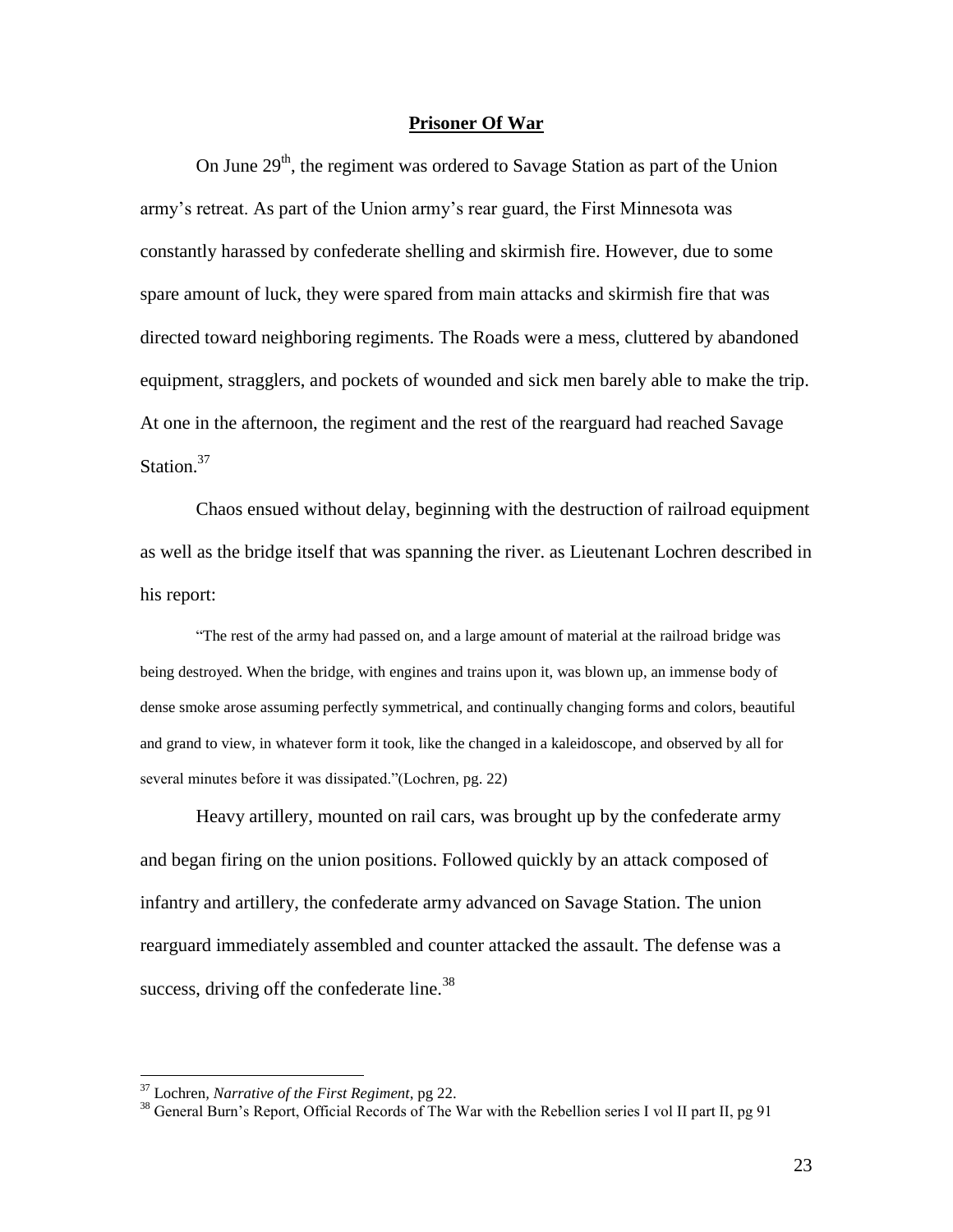The first Minnesota organized on the left of the Union army and unfortunately took a heavy price. Isaac remembers the first forming on "the right of the Williamsburg road in an open field, [we] move across it towards the enemy under the fire of his artillery" (I. Taylor, June  $29<sup>th</sup>$ , 1862). According to Lochren, the first took the heaviest part of the assault. The extreme left flank of the union line, Lochren described the confederate army as moving into a flanking position around the First and began to attack from different angles. With a flanking attack upon them, as well as concentrated canister fire from confederate artillery, the First took 48 killed and wounded during the attack. Near sundown, a Vermont Brigade had arrived to reinforce the flank, and together they pushed back the rest of the confederate line. The fighting over, the union army continued their retreat. <sup>39</sup>

It was quickly realized that care for the wounded was going to be a problem. The railroads being destroyed and no craft capable of carrying them, it was decided that the wounded would be gathered together into a field hospital and, with volunteers staying behind to care for them, were left behind.<sup>40</sup> Isaac personally felt the weight of the day's casualties. His brother Patrick Henry had been wounded as well as his cousin Ed Taylor during the fighting. From his descriptions, Isaac seemed to imply that Patrick Henry was not seriously wounded since movement and capable judgment was still apparent on Patrick's part.<sup>41</sup> Both brothers elected to stay behind and care for the wounded. As the union army beat a hasty withdraw, there was little to do but make the wounded as

<sup>39</sup> Ibid

<sup>40</sup> Ibid

<sup>&</sup>lt;sup>41</sup> Whether Patrick Henry was capable of making a retreat with the rest of the army or not is not made clear in Isaac's writings; but perhaps may have been a reason as to why the brothers volunteered to remain and care for the wounded. A reluctance to leave behind comrade and relative Ed Taylor may have also contributed to their reasons, but neither was stated in Isaac's diary. Of course general human compassion and desire to help friends may have also lead them to remain as well.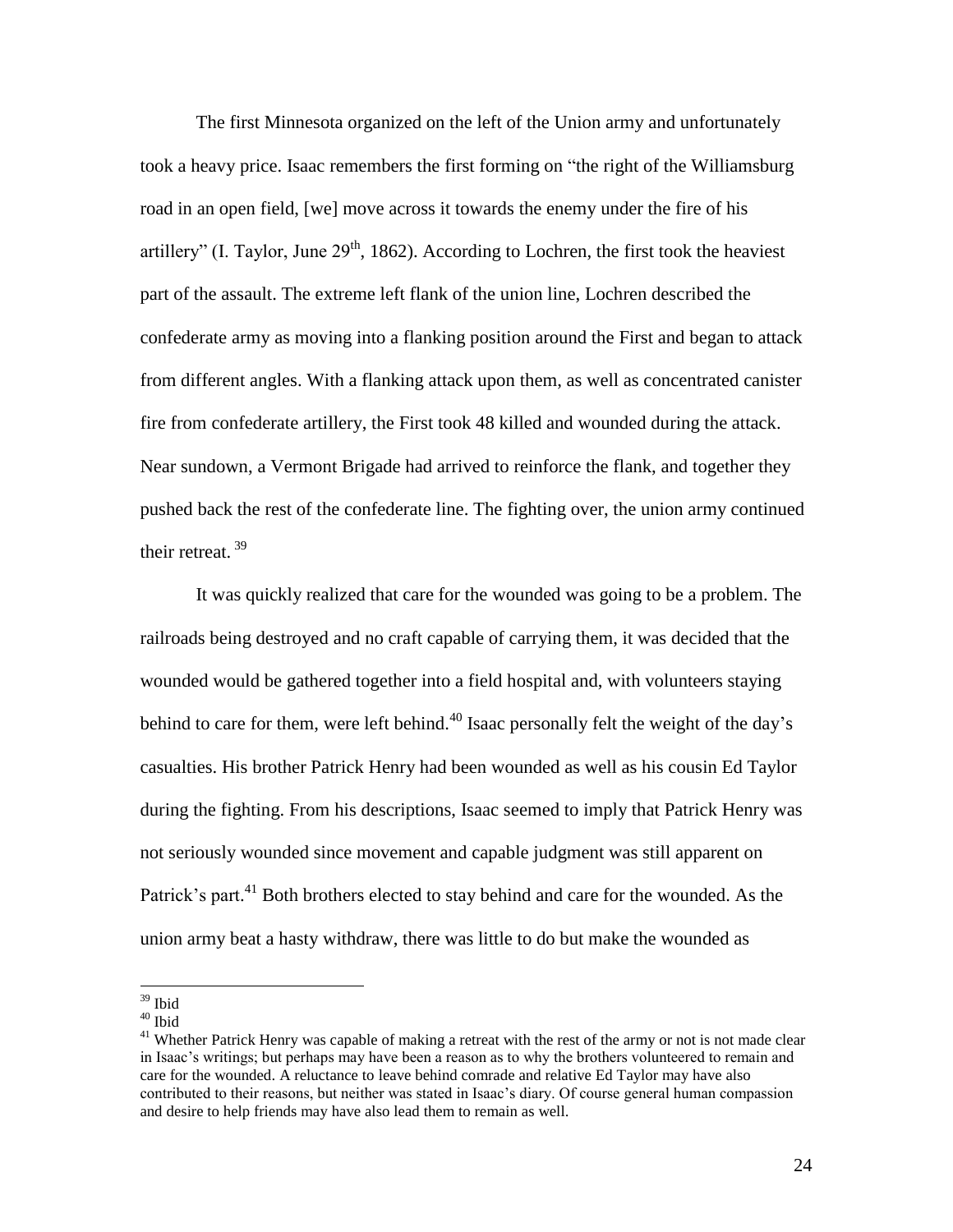comfortable as can be and anxiously wait the impending confederate advance. Around midnight, Ed Taylor died of his wounds. $42$ 

On the morning of June  $30<sup>th</sup>$ , the confederate army advanced on the small field hospital. The wounded was cared for almost immediately by confederate surgeons. A hospital was set up in a nearby barn, where sixty soldiers were quickly brought and cared for by medical staff and volunteers. Isaac was relieved to find that they were not guarded as prisoners, and were treated kindly by the CSA troops. For two weeks, the brothers cared for the wounded, trading northern money for southern money. Often times the brothers would leave to find newspapers and food for the wounded, traveling into the country for eggs or milk. Patrick Henry was placed in charge of their small branch hospital by the Confederate authorities. According to Isaac, he played the roll well. Both brothers worked hard and made every attempt to find enough supplies for them. Trade was often the main resource to get much needed supplies and money was pooled among the men in order to buy them. On July  $12<sup>th</sup>$ , the brothers received each, a certificate that recognized their status as volunteer prisoners.<sup>43</sup>

The significance of the certificate comes from a newly set agreement between the U.S. and the CSA detailing the procedures of prisoner exchange. Isaac's certificate personally labeled them voluntary, as they chose to remain to take care of the prisoners. This did not entitle them to any kind of special treatment; however it did seem to bump up their chances for parole. On the evening of July  $16<sup>th</sup>$ , the wounded were taken to new facilities in Richmond. Isaac and his group were moved into an old Tobacco factory that had recently been renovated into a hospital/prison. The conditions were deplorable,

 $42$  Isaac Taylor Diary, June 29th, June 30<sup>th</sup>.

<sup>43</sup> Isaac Taylor's Diary.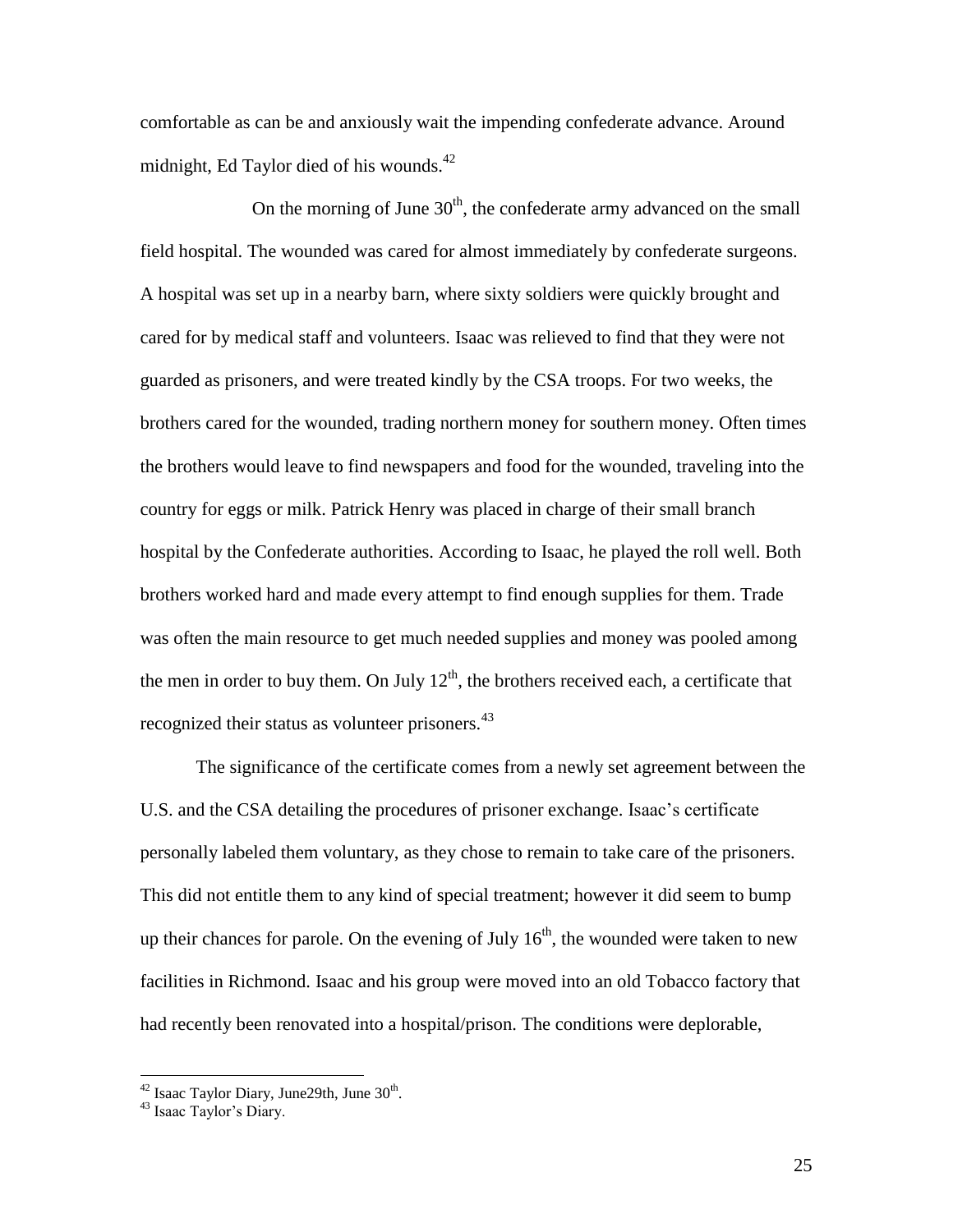according to Isaac, the hospital was dirty, no supplies were available, and food was difficult to attain. On the first day food was not given until about one in the afternoon, and then it was barely a quarter of a loaf of bread and one pint of rice soup. Isaac gives us no indication that the treatment they received was on the basis of cruelty. Many accounts of confederate prisons, the most popular being Andersonville, describe a much more difficult and horrible experience than the one Isaac had lived through. It might be more accurate to say that the confederate attitude toward the prisoners was more of neglect. Food was the greatest problem next to the lack of doctors.<sup>44</sup>

It was at this point that money begins to run low for Isaac and his companions. On July  $16<sup>th</sup>$ , he notably sold his watch to confederate soldiers in order to get money for food. Isaac also heard of rumors that prisoner exchange would begin soon for the wounded in the worst shape. On July  $22<sup>nd</sup>$ , five hundred of the worst wounded prisoners were sent back north, not including Isaac or his brother. The shipping continues over the next few days, on the  $25<sup>th</sup>$  both brothers were relieved from caring for the wounded. Now they simply had themselves to look after.<sup>45</sup>

No sooner had they been relieved from their medical duties, the Taylor brothers were moved to new facilities on Belle Isle on the James River. If their first prison was bad, Belle Isle turned out to be worse. Belle Isle was not a building but an encampment, and no tents were available for the prisoners. Blankets were issued and many of the men, including Isaac and his brother, turned to creating a half shelter with them. Provisions were scarce, at one point Isaac noted that a few men and he bought a barrel of flour for twenty dollars, and then proceeded to sell pancakes for twenty five cents each. Finally,

 $\overline{a}$ <sup>44</sup> Ibid

<sup>45</sup> Ibid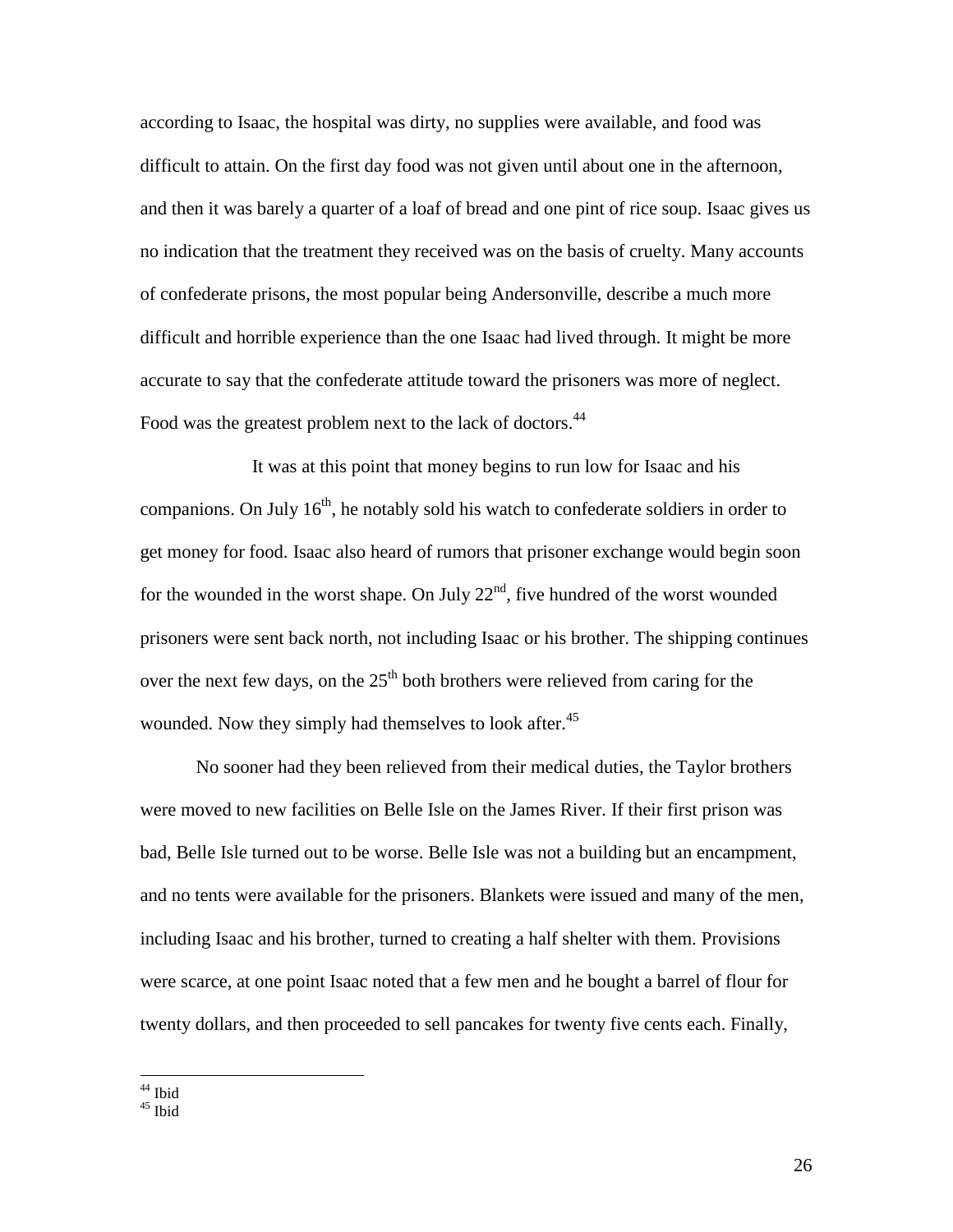Isaac was forced to sell his overcoat and rubber blanket for one dollar from a sentry. Forbidden newspapers, Isaac had taken to reading the bible and playing chess. On September  $14<sup>th</sup>$ , Isaac and his brother were relieved from Belle Isle and taken by mail ship down river to the exchange point. From there, the brothers would once again return to their regiment and to the front lines.<sup>46</sup>

<sup>&</sup>lt;sup>46</sup> Isaac Taylor diary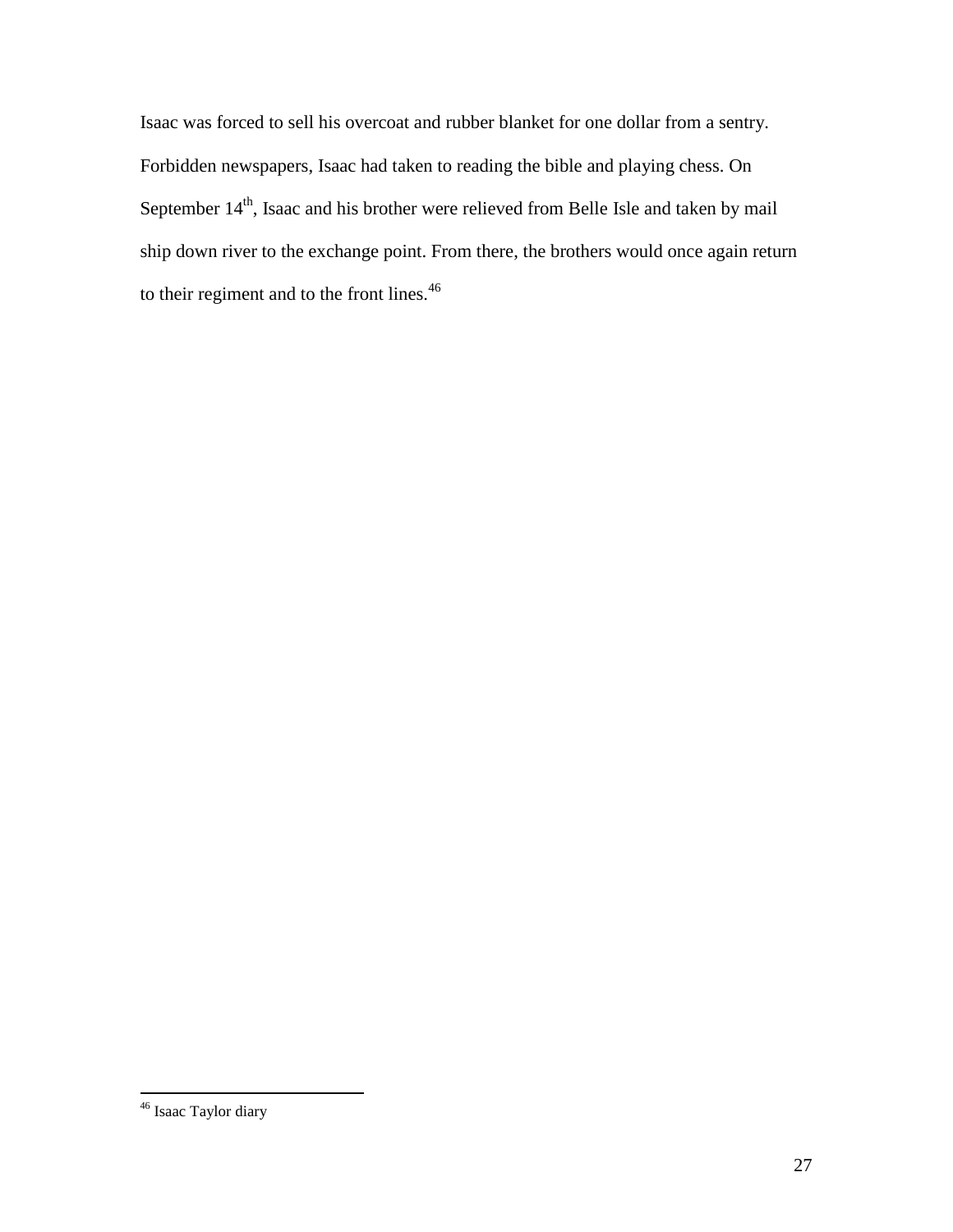#### **Conclusion**

The last entry of Isaac's diary was written by Patrick, making note to whoever reads the diary that the writer had been killed on July 2, 1863. The sacrifice of Isaac was one so many have made in defense of this country. If we learn anything from Isaac's account we can learn that there was nothing remarkable, no secret genius, in his writing. He did not contain a secret that could unravel some mystery of insight into the whole affair that was the Civil War.

Isaac's transition is difficult to pin down. He begins as a quiet, thoughtful man and continues to be so throughout his experiences with the first. At what point can we say he truly became a soldier? Earl J. Hess made it a point to talk about in his book that the transformation of a soldier, in many ways, was a "source of pride, awe, and satisfaction" (The Union Soldier in Battle Pg. 157). But it was not just the becoming of a soldier, but the ability to come back which made it possible for men to feel this way. We will never know how Isaac would have done upon returning from the war, but throughout his experience he always maintained an identity of what he once was before the war. Instead of losing himself into the insanity that is war, he continued to feed his personality drives of knowledge, striving constantly to better himself or keeping up with family and relationships he had before the war.

The three parts in his development really show a temperament for the whole situation on Isaac's part. One could not say he did well, because how can we measure that? Nor does it show he was more of a soldier than others who went raiding for trinkets in the night, or looted the bodies of the dead. Throughout his diary he displays his own way for mischief, but always kept a good head on his shoulders. He did do a lot of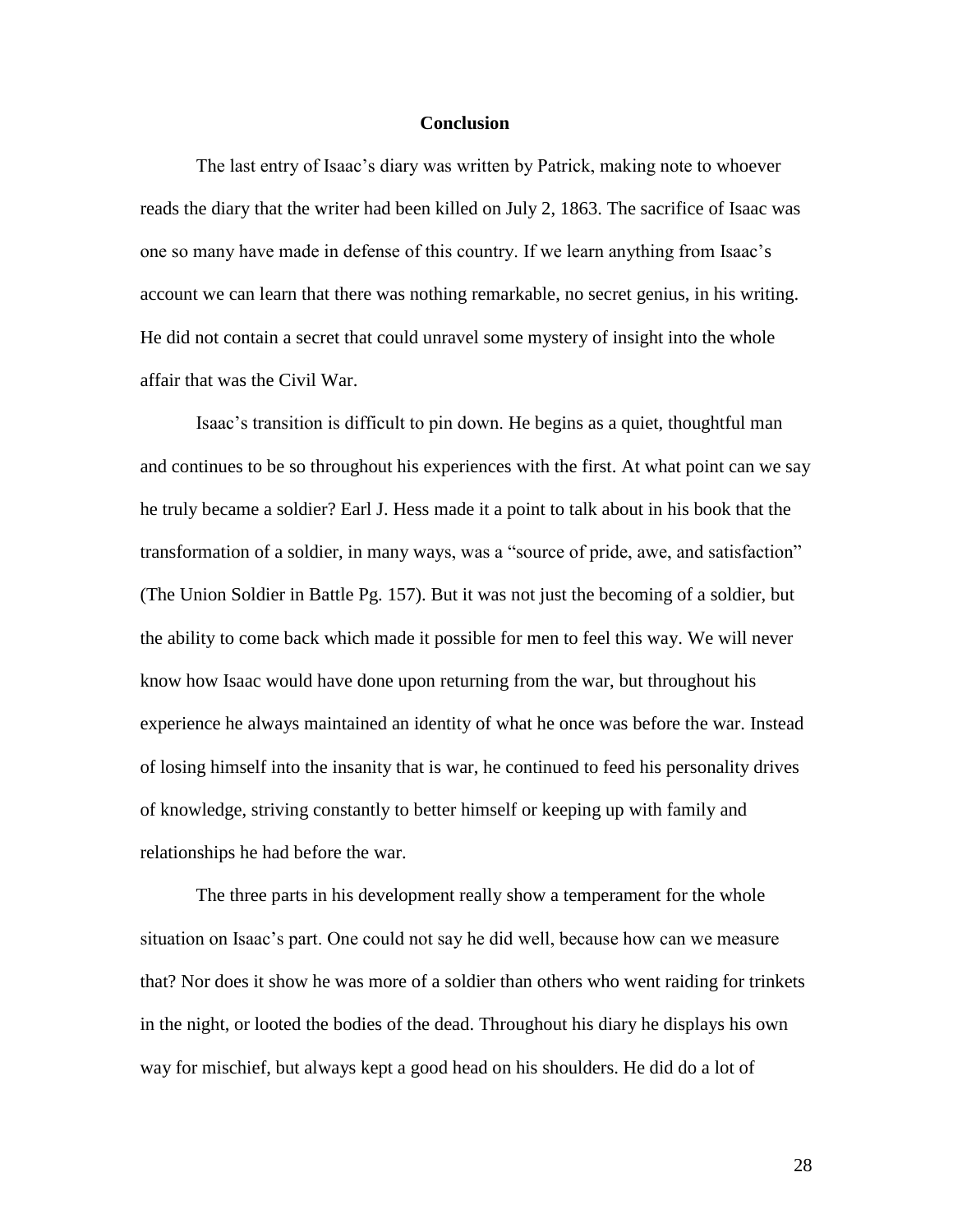growing, taking on new kinds of roles in leadership and human compassion despite everything that was going on.

What does Isaac's experience tell us in the end? Do the last few remaining years of his life give some kind of proof as to the right way on how to be a soldier? Let us consider these questions in the realm of another: Why are their rules in warfare? Many argue the absurdity in the idea of war as having rules, and indeed many today argue that warfare has no rules. Vietnam was a war where the rules were thrown out, and many brave soldiers never came back the same. Perhaps the rules were meant in some naive way to protect our own humanity. It was never about how to conduct warfare, it was about coming home. According to Hess, soldiers protected that home ideal, that trace of their old identity that they hung on to like some kind of train ticket home. Isaac was an example of what every soldier had to deal with during the war. He dealt with the harsh reality of battle, the reality of soldier life, what it means to be a prisoner, and the ever present realization that that moment may be your last on earth. Had Isaac known he was going to die in the charge at Gettysburg would he still have gone through with it? It is the author's feeling that he already knew. Research shows that most soldiers or just people in general, when exposed to the reality of death on a daily basis more easily accept one's own mortality. It was probably the case that most, if not all of the men of the First who charged, knew that they were not coming back from that fight and Isaac was no exception.

The Midwestern soldier was a success in their own right. The greatest success stories have a group mentality, meaning that the ones the fought as a whole unit had a greater success rate than the ones that did not. Pioneer upbringing required one to work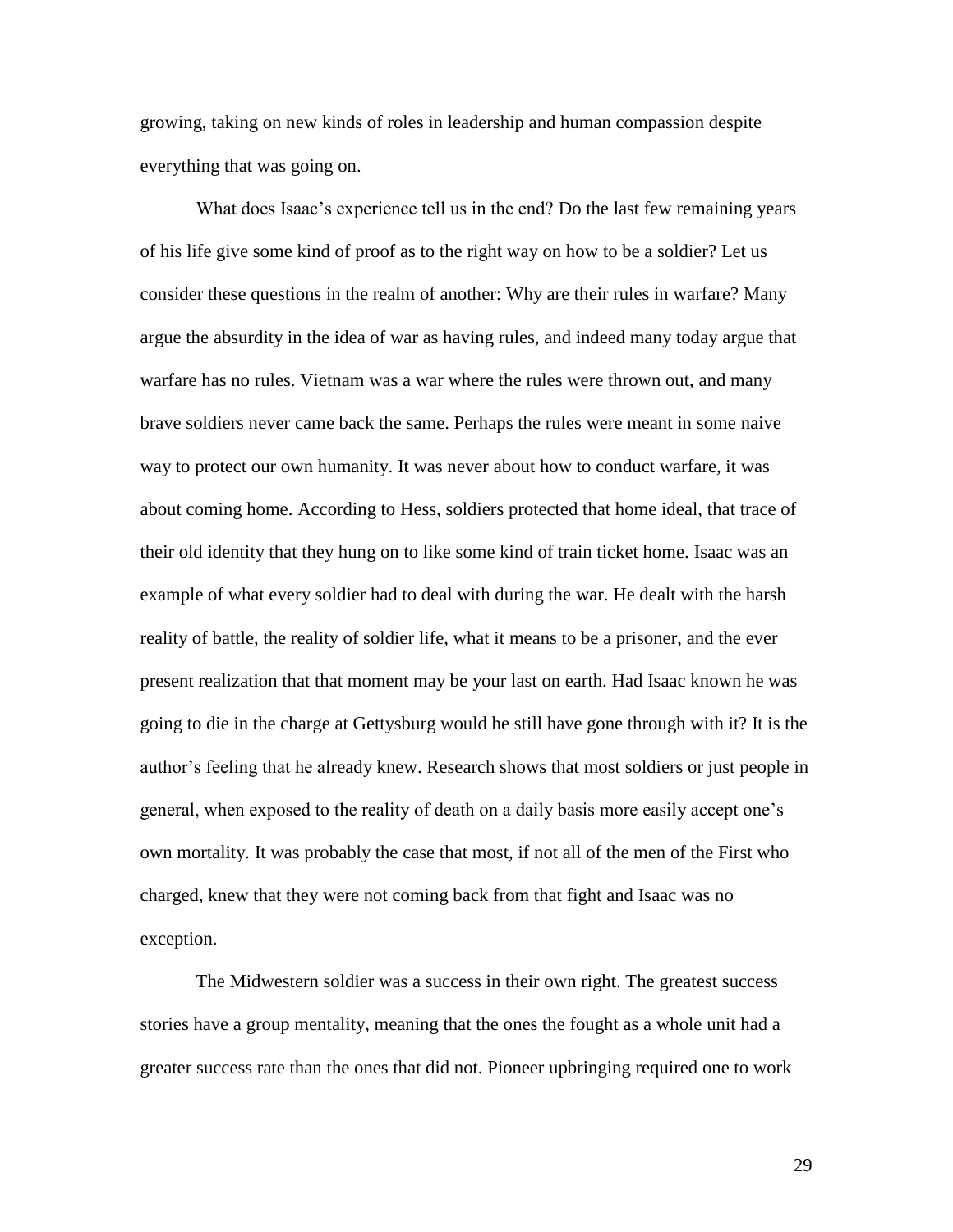for their family and community, not simply for themselves. Taking this mentality into the field only strengthened the unity of the regiment. This, coupled with their patriotic fighting spirit, made many units, on both sides of the war, a force to be reckoned with.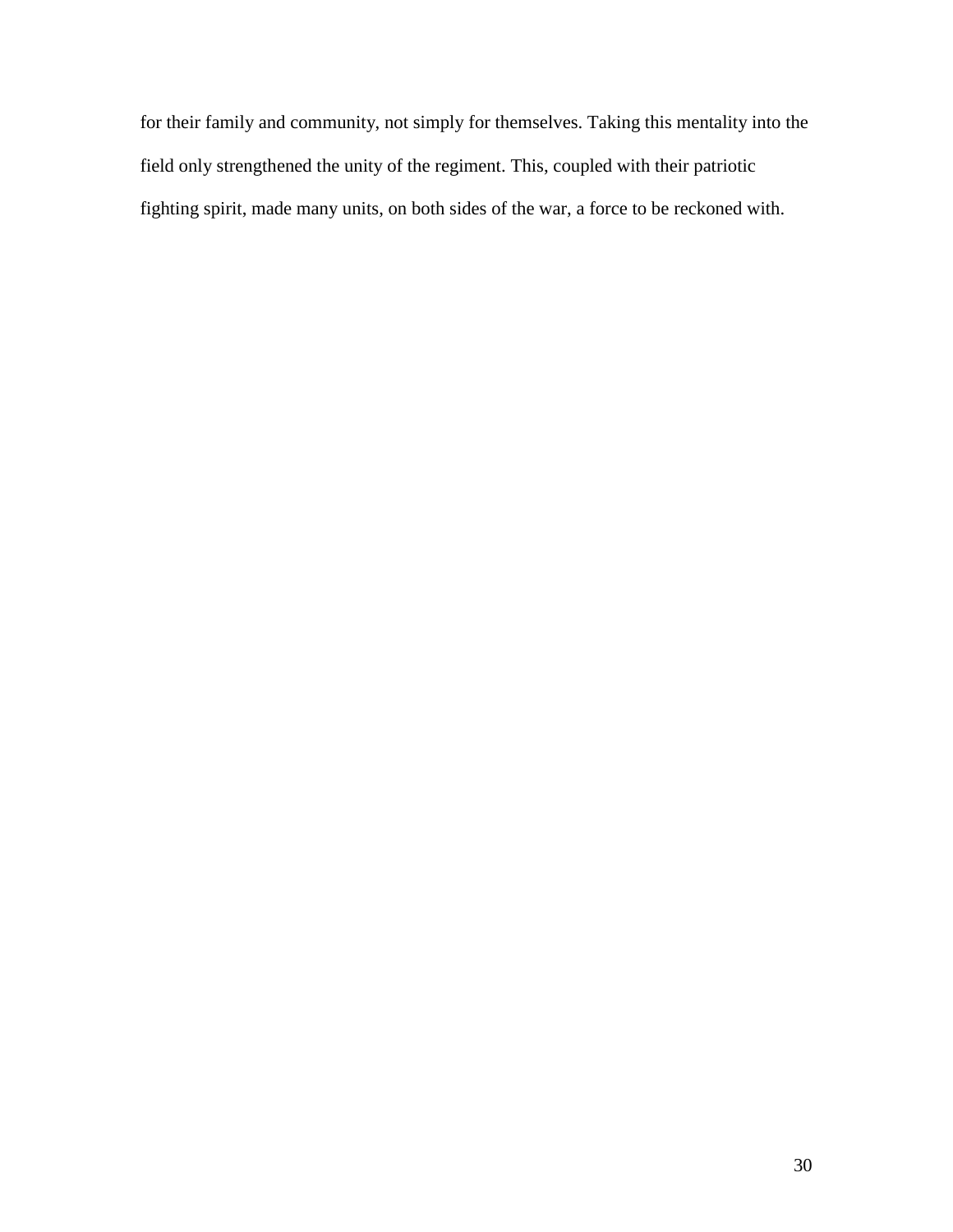# **Bibliography**

Taylor, Isaac Lyman. Diary, 1861-63. Minnesota Historical Society.

- Taylor, Isaac Lyman. Letters, 1861-63. Minnesota Historical Society.
- Taylor, Patrick Henry. Letters, 1861-64. Minnesota Historical Society.
- The U.S. War Department. The War with the Rebellion, official war records from both Union and Confederate armies. 1880-1900. Minnesota Historical Society.
- Holcombe, R.I., History of the First Regiment Minnesota Infantry. 1861-64. Minnesota Historical Society.
- U.S. Adjutant General's Office, Compiled Records Showing Service of Military units in Volunteer Union Organizations: Minnesota. Undated. Minnesota Historical Society.
- Bonner, Robert E.: The Soldier's Pen: First Hand Impressions of the Civil War. Hill and Wang; New York, NY: 2006.
- Daniel, Larry J.: Days of Glory: The Army of the Cumberland. Louisiana University Press; Baton Rouge, Louisiana: 2004.
- Hess, Earl J.: The Union Soldier Enduring the Ordeals of Combat. University Press of Kansas: 1997
- Jones, Archer: Civil War Command and Strategy. Free Press, Macmillan Inc; New York, NY. 1992
- Jones, Robert Huhn: The Civil War in the North West: Nebraska, Wisconsin Iowa, Minnesota, and the Dakotas. Norman, University Press; Oklahoma, Nebraska: 1960.
- Kuehn, Karen: "No Grander Heroism": The First Minnesota Volunteer Infantry Regiment from Bull Run to Gettysburg. 1999.
- Leehan, Brian: Pale Horse at Bull Run. Minnesota Historical Society; St. Paul, Minnesota: 2002.
- Library of Congress and Albert Lee Smith: Civil War Diaries and Personal Narratives. Library of Congress; Washington: 1998.